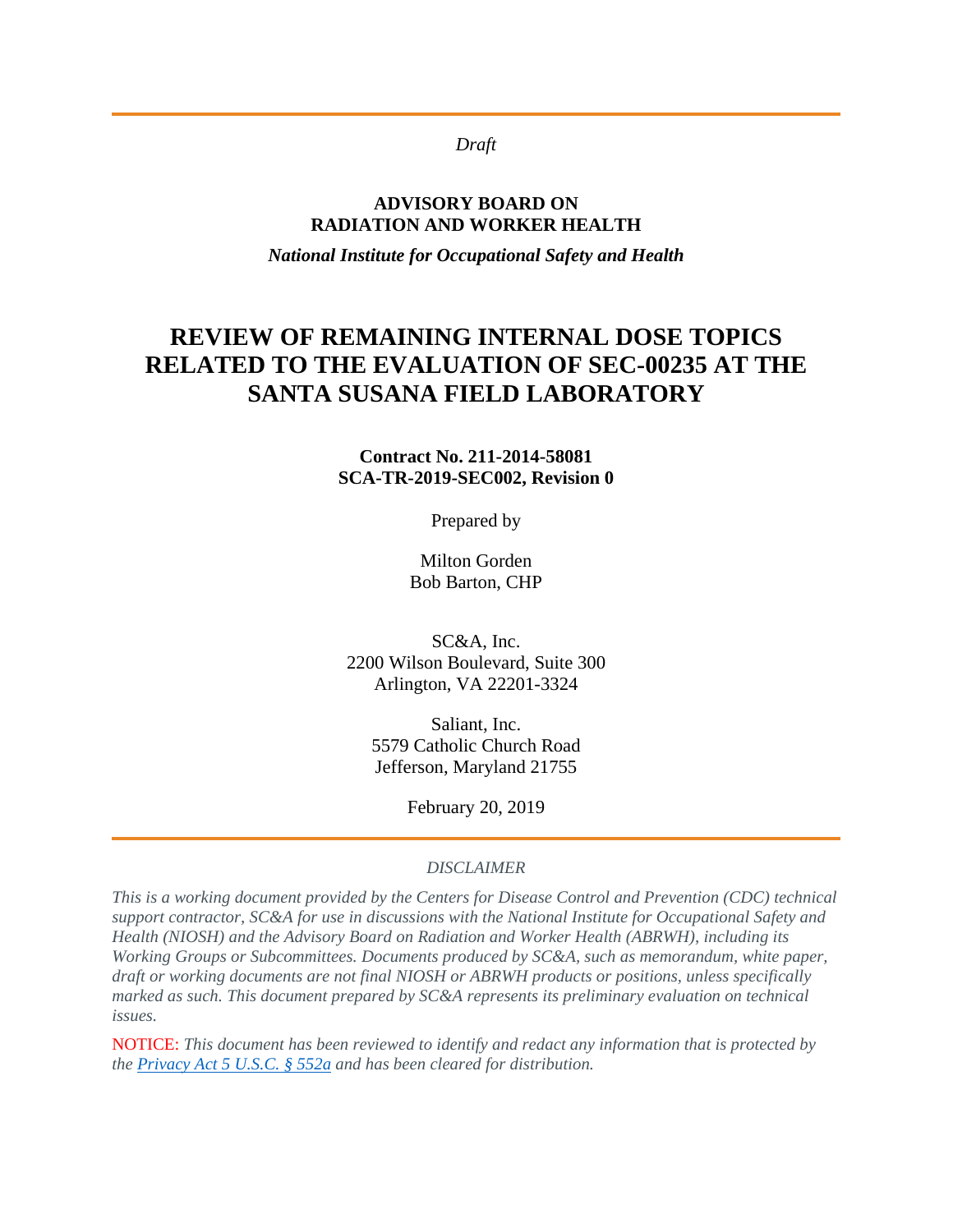| <b>Effective Date:</b> | <b>Revision No.</b> | <b>Document No./Description:</b> | Page No.       |
|------------------------|---------------------|----------------------------------|----------------|
| 2/20/2019              | (Draft)             | SCA-TR-2019-SEC002               | $\angle$ of 27 |

| SC&A, Inc.: | <b>Technical Support for the Advisory Board on Radiation and</b> |
|-------------|------------------------------------------------------------------|
|             | <b>Worker Health Review of NIOSH Dose Reconstruction Program</b> |

| <b>DOCUMENT TITLE:</b>  | Review of Remaining Internal Dose Topics Related to the      |  |
|-------------------------|--------------------------------------------------------------|--|
|                         | Evaluation of SEC-00235 at the Santa Susana Field Laboratory |  |
| <b>DOCUMENT NUMBER/</b> | SCA-TR-2019-SEC002                                           |  |
| <b>DESCRIPTION:</b>     |                                                              |  |
| <b>REVISION NO.:</b>    | $0$ (Draft)                                                  |  |
| <b>SUPERSEDES:</b>      | N/A                                                          |  |
| <b>EFFECTIVE DATE:</b>  | February 20, 2019                                            |  |
| <b>TASK MANAGER</b>     | John Stiver, MS, CHP [signature on file]                     |  |
| <b>PROJECT MANAGER:</b> | John Stiver, MS, CHP [signature on file]                     |  |
| <b>DOCUMENT</b>         | John Stiver, MS, CHP [signature on file]                     |  |
| <b>REVIEWER(S):</b>     |                                                              |  |

## **Record of Revisions**

| <b>Revision</b><br><b>Number</b> | <b>Effective</b><br>Date | <b>Description of Revision</b> |
|----------------------------------|--------------------------|--------------------------------|
| $0$ (Draft)                      | 2/20/2019                | Initial issue                  |
|                                  |                          |                                |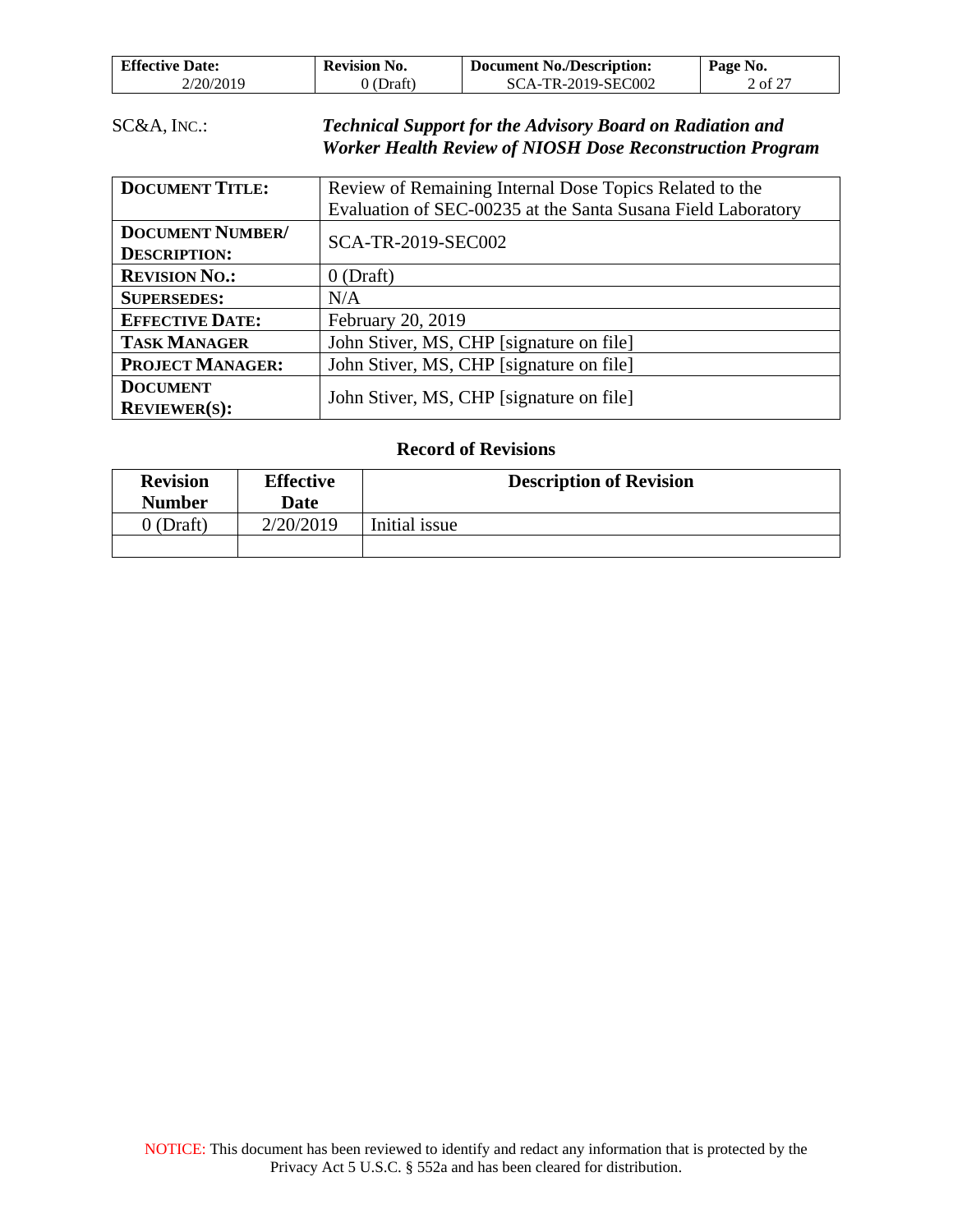| <b>Effective Date:</b> | <b>Revision No.</b> | <b>Document No./Description:</b> | Page No. |
|------------------------|---------------------|----------------------------------|----------|
| 2/20/2019              | $0$ (Draft)         | SCA-TR-2019-SEC002               | 3 of 27  |

# **TABLE OF CONTENTS**

| $\mathbf{1}$ |     |                                                                            |  |
|--------------|-----|----------------------------------------------------------------------------|--|
|              | 1.1 |                                                                            |  |
|              | 1.2 | Evaluation and Comparison of Available Air Sampling Data during the SEC    |  |
| 2            |     |                                                                            |  |
|              | 2.1 |                                                                            |  |
|              | 2.2 |                                                                            |  |
|              | 2.3 |                                                                            |  |
| 3            |     |                                                                            |  |
|              | 3.1 |                                                                            |  |
|              | 3.2 | Comparison of Radiological Conditions during Operational and CEP Period 22 |  |
| 4            |     |                                                                            |  |
| 5            |     |                                                                            |  |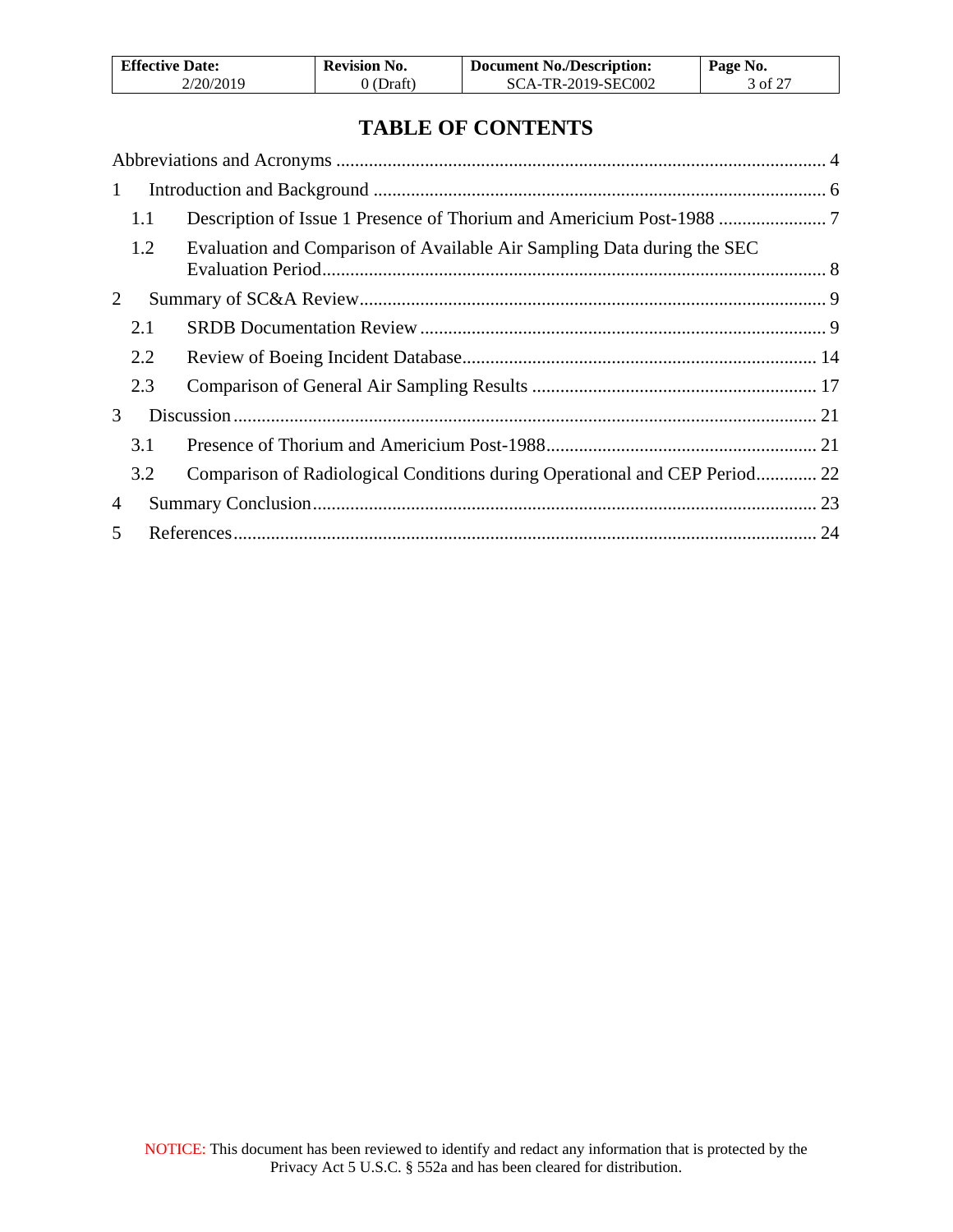| <b>Effective Date:</b> | <b>Revision No.</b> | <b>Document No./Description:</b> | Page No. |
|------------------------|---------------------|----------------------------------|----------|
| 2/20/2019              | 0 (Draft)           | SCA-TR-2019-SEC002               | 4 of 27  |

# **ABBREVIATIONS AND ACRONYMS**

<span id="page-3-0"></span>

| <b>ABRWH</b> | Advisory Board on Radiation Worker Health             |
|--------------|-------------------------------------------------------|
| Am           | americium                                             |
| <b>BZ</b>    | breathing zone                                        |
| CAM          | continuous air monitor                                |
| <b>Ce</b>    | cerium                                                |
| <b>CEP</b>   | <b>Controls for Environmental Pollution</b>           |
| Ci           | curie                                                 |
| Co           | cobalt                                                |
| cpm          | counts per minute                                     |
| Cs           | cesium                                                |
| D&D          | decontamination and decommissioning                   |
| <b>DAC</b>   | derived air concentration                             |
| <b>DOE</b>   | U.S. Department of Energy                             |
| dpm          | disintegrations per minute                            |
| EE           | energy employee                                       |
| <b>ETEC</b>  | <b>Energy Technology Engineering Center</b>           |
| Eu           | europium                                              |
| GA           | general air                                           |
| <b>GM</b>    | Geiger Muller                                         |
| <b>HEPA</b>  | high-efficiency particulate air                       |
| <b>HPGe</b>  | high-purity germanium                                 |
| <b>MPC</b>   | maximum permissible concentration                     |
| mrem         | millirem                                              |
| µCi          | microcurie                                            |
| $\mu$ R      | micro roentgen                                        |
| <b>NIOSH</b> | National Institute for Occupational Safety and Health |
| pCi          | picocurie                                             |
| Pu           | plutonium                                             |
| <b>RIHL</b>  | Rockwell International Hot Laboratory                 |
| <b>RMDF</b>  | Radioactive Material Disposal Facility                |
| <b>RMHF</b>  | Radioactive Materials Handling Facility               |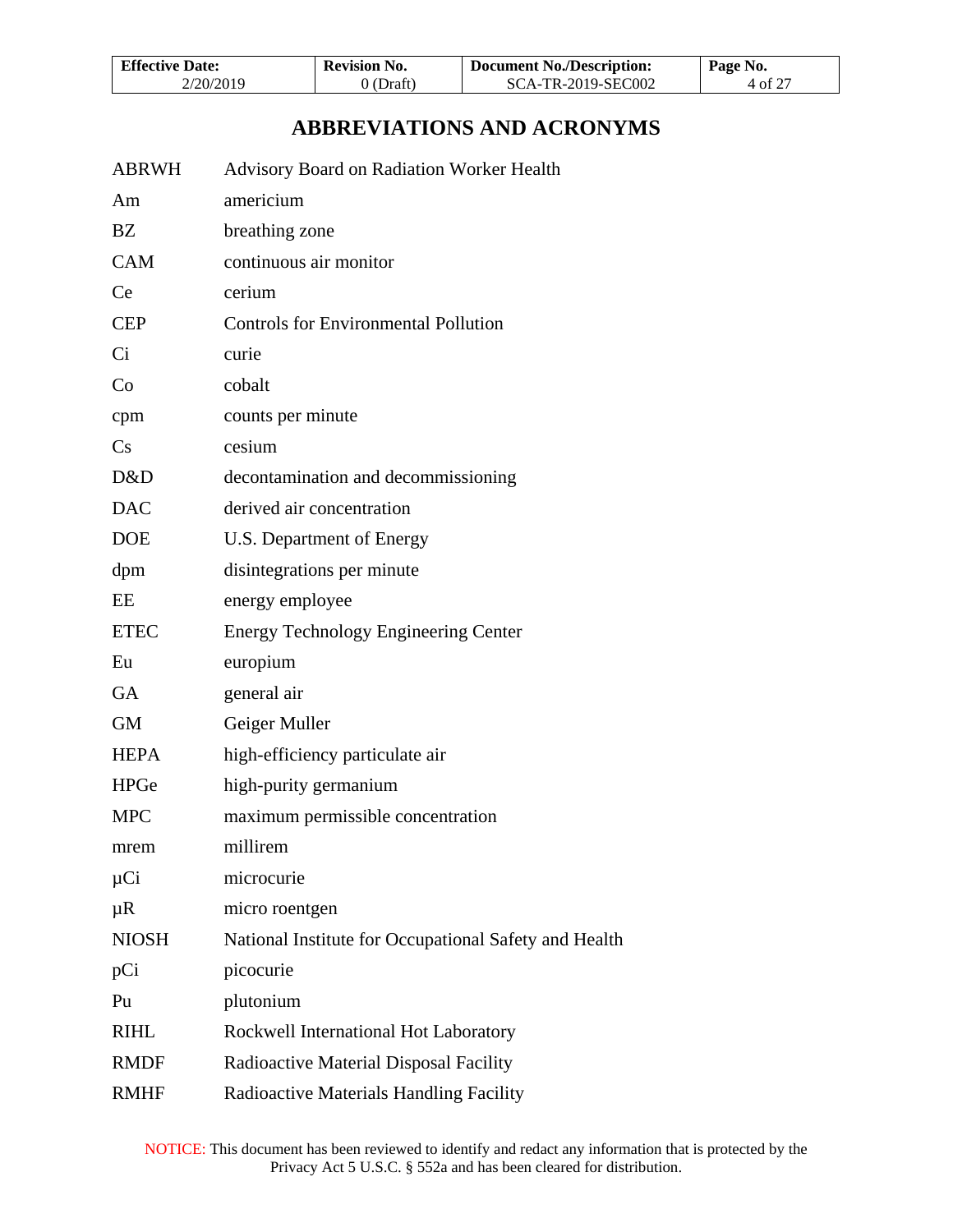| <b>Effective Date:</b> |                               | <b>Revision No.</b>                           | <b>Document No./Description:</b>                      | Page No. |
|------------------------|-------------------------------|-----------------------------------------------|-------------------------------------------------------|----------|
| 2/20/2019              |                               | $0$ (Draft)                                   | SCA-TR-2019-SEC002                                    | 5 of 27  |
|                        |                               |                                               |                                                       |          |
| <b>SEC</b>             |                               | Special Exposure Cohort                       |                                                       |          |
| <b>SNAP</b>            |                               | <b>Systems for Nuclear Auxiliary Power</b>    |                                                       |          |
| <b>Sr</b>              | strontium                     |                                               |                                                       |          |
| <b>SRDB</b>            | <b>Site Research Database</b> |                                               |                                                       |          |
| <b>SSFL</b>            | Santa Susana Field Laboratory |                                               |                                                       |          |
| Th                     | thorium                       |                                               |                                                       |          |
| <b>TRUMP-S</b>         |                               |                                               | Transuranic Management by Pyropartitioning-Separation |          |
| <b>USEPA</b>           |                               | United States Environmental Protection Agency |                                                       |          |
| <b>WBC</b>             | whole body count              |                                               |                                                       |          |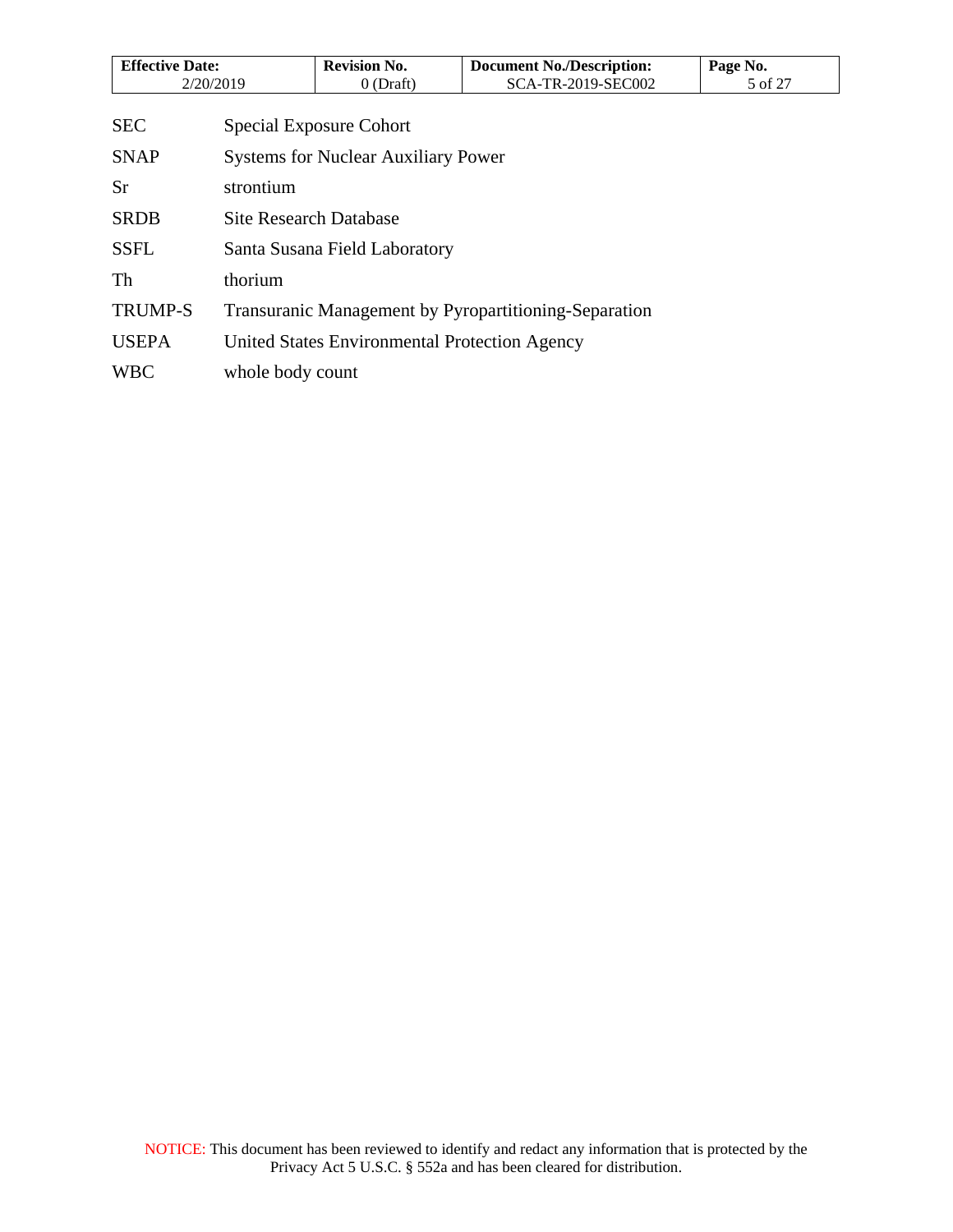| <b>Effective Date:</b> | <b>Revision No.</b> | <b>Document No./Description:</b> | Page No. |
|------------------------|---------------------|----------------------------------|----------|
| 2/20/2019              | $0$ (Draft)         | SCA-TR-2019-SEC002               | 6 of 27  |

# **1 INTRODUCTION AND BACKGROUND**

<span id="page-5-0"></span>In May 2017, the National Institute for Occupational Safety and Health (NIOSH) issued an evaluation report for Special Exposure Cohort ((SEC) Petition SEC-00235 for Area IV of the Santa Susana Field Laboratory (SSFL) for the period of August 1, 1991, to June 30, 1993 (NIOSH 2017). SEC-00235 qualified for evaluation because of compromised bioassay samples from the vendor laboratory, Controls for Environmental Pollution (CEP), during this time period (the evaluated period is referred to as the "CEP period" in this report). NIOSH did not use the bioassay results from CEP because they were implicated in data falsification at another site (not SSFL affiliated). NIOSH found that, despite the lack of roughly 2 years' worth of in vitro bioassay data, there was no dose reconstruction infeasibility for the evaluated period and did not recommend that a class be added to the SEC. To perform internal dose reconstruction during this period, NIOSH recommended use of the coworker models developed for Area IV and documented in ORAUT-OTIB-0080, Revision 00, *Internal Coworker Dosimetry Data for Area IV of the Santa Susana Field Laboratory and the De Soto Avenue Facility* (NIOSH 2014). However, two SEC-related issues subsequently arose:

- Issue 1: The possible presence of thorium and americium isotopes that could potentially represent a significant internal exposure hazard.
- Issue 2: The evaluation and comparison of air sampling data during the operational period and CEP period to demonstrate that the general radiological conditions during the CEP period are sufficiently bounded by the operational conditions.

These two issues were discussed during the Area IV SSFL Work Group meeting held on December 4, 2017, at which time NIOSH was tasked with evaluating both concerns (ABRWH 2017). NIOSH delivered two separate white papers on these subjects to the Area IV SSFL on November 6, 2018 (NIOSH 2018a, 2018b). This report represents SC&A's review of those two white papers<sup>[1](#page-5-1)</sup> based on currently available documentation. On January 28, 2019, the SEC-00235 petitioner informed NIOSH that approximately 1,463 boxes of U.S. Department of Energy (DOE) records related to SSFL are scheduled to be made available no later than fall 2019. Therefore, this report may be considered an interim review contingent on future work group deliberations and potential actions in the evaluation of SEC-00235.

Sections 1.1 and 1.2 of this report describe the original work group discussion of these issues and give a summary of the NIOSH white paper conclusions for the two remaining SEC issues, respectively. Section 2 presents the results of SC&A's interim review, and Section 3 discusses these results in the context of the individual SEC issues. SC&A's summary conclusion is presented in Section 4.

<span id="page-5-1"></span><sup>&</sup>lt;sup>1</sup> Although NIOSH issued two separate white papers on these subjects, due to the general overlap of these two issues, SC&A elected to combine its review into this single report.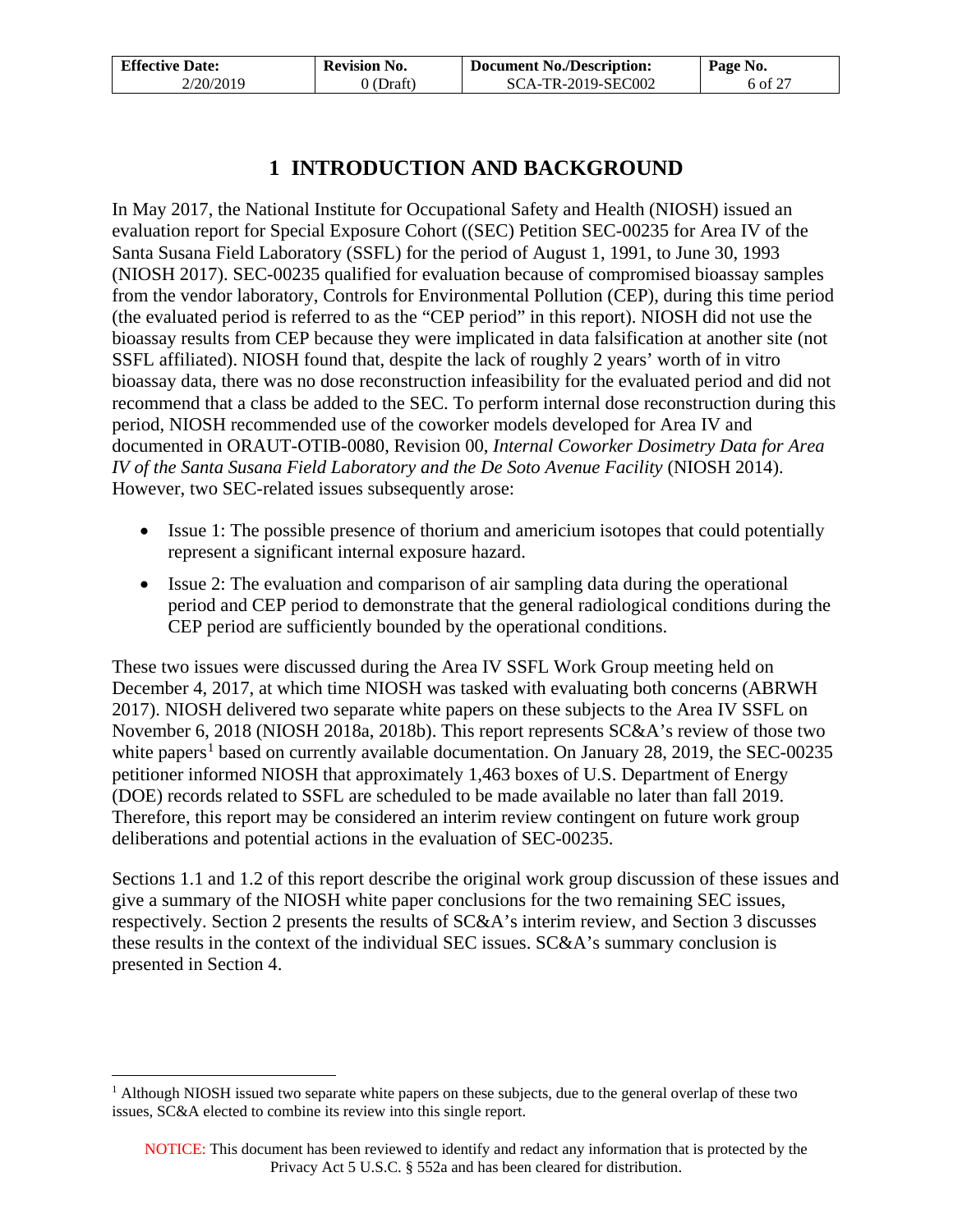| <b>Effective Date:</b> | <b>Revision No.</b> | <b>Document No./Description:</b> | Page No. |
|------------------------|---------------------|----------------------------------|----------|
| 2/20/2019              | ) (Draft)           | <b>SCA-TR-2019-SEC002</b>        | 7 of 27  |

### <span id="page-6-0"></span>**1.1 DESCRIPTION OF ISSUE 1 PRESENCE OF THORIUM AND AMERICIUM POST-1988**

During the work group discussion on December 4, 2017, the work group noted that thorium and americium were not discussed as possible source terms for worker exposures for the residual period (post-1988) (ABRWH 2017). For the previous SEC evaluation (SEC-00234), a class was recommended to be added to the SEC because NIOSH found an infeasibility to reconstruct internal doses from thorium and americium radionuclides for the operational period of 1965– 1988 (NIOSH 2016). NIOSH was tasked by the work group to provide more detail and relevant references on the nature of the source term for thorium and americium after 1988 at Area IV SSFL (ABRWH 2017). Upon further research and evaluation of additional data, NIOSH prepared the white paper, *Status of Operations involving Thorium and Americium at Area IV SSFL during the Remediation Period (1988 – present)* (NIOSH 2018a). NIOSH presented this white paper to the Area IV SSFL Work Group on December 3, 2018 (ABRWH 2018a) and the Advisory Board on Radiation Worker Health (ABRWH) on December 12, 2018 (ABRWH 2018b).

NIOSH concluded that by the end of the operational period, all of the highly radioactive fuel had been removed from the site, thus removing fission products and transuranics in the reactor fuel from SSFL by 1988. The NIOSH review noted that the SSFL facilities under remediation after 1988 did not pose a "radiation exposure potential similar to the operational period" (NIOSH 2018a, p. 7), and that the remaining radionuclides of concern at Area IV during the evaluated SEC period were cesium-137 (Cs-137), strontium-90 (Sr-90), cobalt-60 (Co-60), and plutonium-239 (Pu-239). NIOSH further concluded that "only Cs-137 and Sr-90 were present in sufficient quantity to be readily dispersed for inhalation by workers, and Cs-137 was considered the most important radionuclide of concern during this period" (NIOSH 2018a, p. 7). NIOSH 2018a also stated that, "it is believed that the facility had at that point a state-of-the-art radiation protection program that was capable of detecting relevant radionuclides, and that those data are available for dose reconstruction" (NIOSH 2018a, p. 7). NIOSH, therefore, does not believe that the exposure potential to thorium-232 (Th-232) and americium-241 (Am-241) outlined in the SEC-00234 evaluation report continued during the remediation period (1989–present) (NIOSH 2018a).

In this evaluation, SC&A addressed this conclusion in terms of whether it is possible that thorium and americium could be present during the remediation period (1989–present) and pose a potential internal exposure hazard to workers that may present a similar dose reconstruction infeasibility as the operational period. To accomplish this task, SC&A screened over 2,000 records to determine their potential relevance to this issue and reviewed in detail hundreds of records contained in the Site Research Database (SRDB) for Area IV of the Santa Susana Field Laboratory – Ventura County, CA. SC&A reviewed a number of different types of records, dated 1988 and later, including air sampling results, contamination survey results, general air (GA) and breathing zone (BZ) data, air emission reports, environmental reports, accident/incident reports, engineering evaluations of facilities undergoing decontamination and decommissioning, and other relevant planning/occurrence reports. SC&A reviewed this relevant documentation for evidence of thorium and americium to determine the extent of the presence of these radionuclides and their potential impact on dose reconstruction.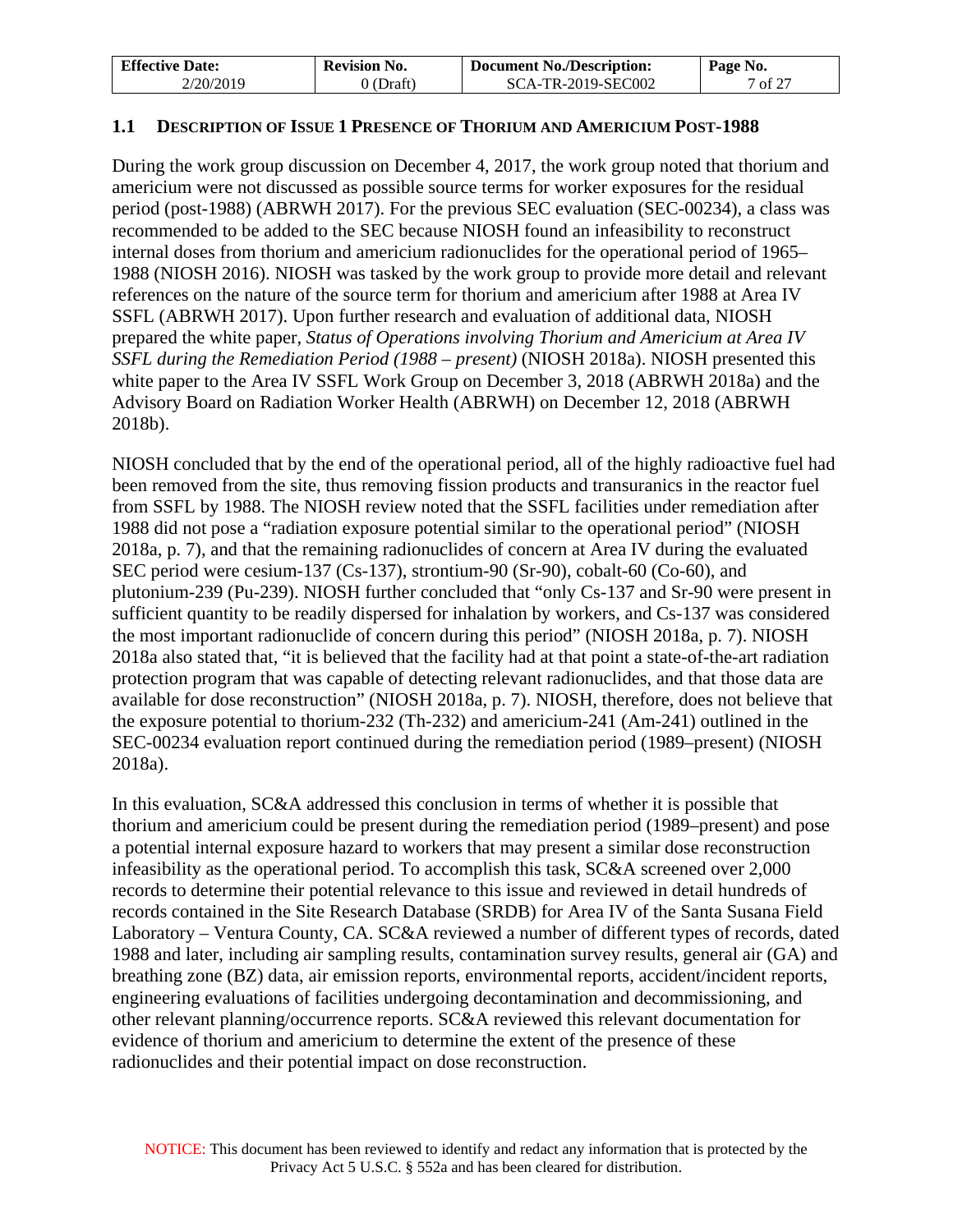| <b>Effective Date:</b> | <b>Revision No.</b> | <b>Document No./Description:</b> | Page No. |
|------------------------|---------------------|----------------------------------|----------|
| 2/20/2019              | 0 (Draft)           | SCA-TR-2019-SEC002               | 8 of 27  |

### <span id="page-7-0"></span>**1.2 EVALUATION AND COMPARISON OF AVAILABLE AIR SAMPLING DATA DURING THE SEC EVALUATION PERIOD**

During the work group discussion on Area IV SSFL pertaining to SEC-00235 on December 4, 2017, NIOSH was tasked by the work group to provide more information on the available air sample data for the period where in vitro bioassay data cannot be used (ABRWH 2017). The purpose of evaluating the air sampling data is to provide a meaningful comparison of the radiological conditions experienced by workers in both the operational period and CEP period. This comparison aids in establishing that the coworker intakes developed in ORAUT-OTIB-0080 are sufficiently representative and/or bounding of the potential intakes experienced during the CEP period. Upon further research and evaluation of additional data, NIOSH prepared the white paper, *Air Sample Data at Area IV SSFL in Support of SEC-00235* (NIOSH 2018b). NIOSH presented this white paper to the Advisory Board Work Group on Area IV of the SSFL on December 3, 2018 (ABRWH 2018a) and to the ABRWH on December 12, 2018 (ABRWH 2018b).

NIOSH found some additional BZ and GA data for Area IV during the period of August 1, 1991, to June 30, 1993, but no complete data sets for all quarters. NIOSH stated that data for the Rockwell International Hot Laboratory (RIHL) is available and can be considered bounding for the other facilities being decommissioned during this time period (the Systems for Nuclear Auxiliary Power (SNAP) reactor facility (T059) and the Radioactive Material Disposal Facility (RMDF)). Regarding the additional data that were found, NIOSH concluded that:

There is no clear evidence that the general air and breathing zone data are in any way unusual, given the operational status of the facilities at the time. Elevated air samples and whole body count results are in line with the work that was being completed then. There were a few localized elevated samples observed during the 1993 period, when bioassay are not useable for the first half of the year, but there is no indication that between the WBC and the bioassay sampling taking place in August would have led to significant missed exposures. Whole body counts and BZ samples were collected for workers in locations likely to receive an intake. Not all air and BZ data is available for all quarters and facilities, but it is believed this is because it has not been captured, not because it does not exist. There is no evidence that additional data capture for remaining quarters and facilities will lead to a different conclusion on the status of the air data or the feasibility to assess internal doses for Area IV SSFL using available data or the coworker model. [NIOSH 2018b, p. 15]

NIOSH reiterated during the December 3, 2018, meeting of the work group that there are sufficient data available to conduct dose reconstructions (ABRWH 2018a).

In this evaluation, SC&A addresses this conclusion in terms of whether the available air sampling data demonstrate that radiological conditions are sufficiently representative or bounding to allow for the appropriate application of operational coworker data to the CEP period. Sections 2.1 and 2.2 of this report provide an overview of documentation relevant to exposure conditions after the operational period and include specific references during the CEP period. Section 2.3 presents SC&A's evaluation and comparison of the available air sampling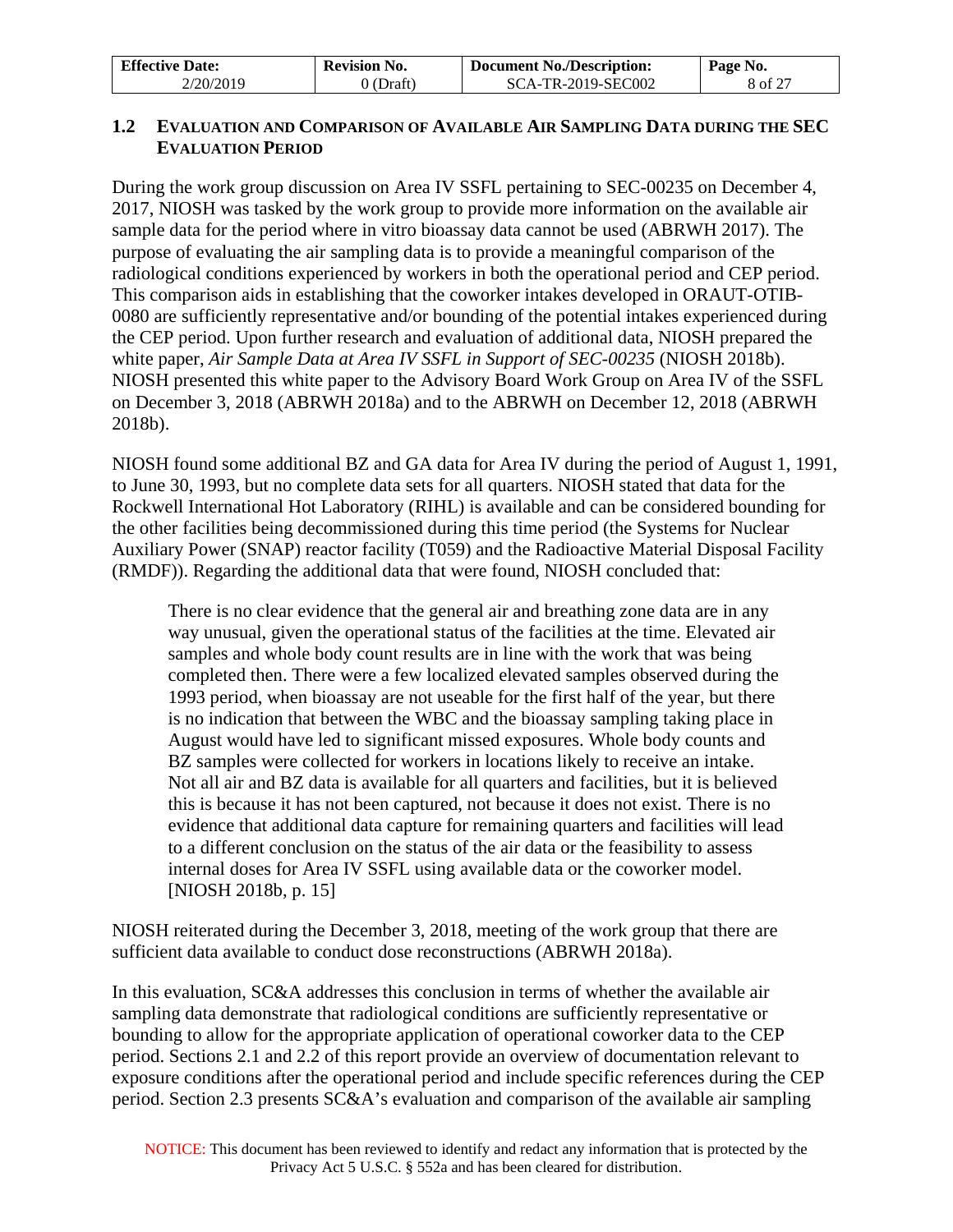| <b>Effective Date:</b> | Revision No. | <b>Document No./Description:</b> | Page No.            |
|------------------------|--------------|----------------------------------|---------------------|
| 2/20/2019              | J (Draft)    | SCA-TR-2019-SEC002               | $9 \text{ of } z$ . |

data for RIHL, which had the most complete dataset for comparison and was undergoing significant decontamination and decommissioning (D&D) activities during the CEP period.

# **2 SUMMARY OF SC&A REVIEW**

<span id="page-8-0"></span>This section presents the results of SC&A's review of the two currently outstanding SEC issues for SEC-00235. Section 2.1 describes SC&A's review of available documentation found in the SRDB. Section 2.2 evaluates the incident/accident reports found in the petitioner-supplied Boeing Database. Section 2.3 presents SC&A's evaluation and comparison of the GA sampling data for the occupational period and CEP period.

### <span id="page-8-1"></span>**2.1 SRDB DOCUMENTATION REVIEW**

SC&A used the documentation review summarized in this section for both SEC issue evaluations. Specifically, SC&A reviewed the SRDB documentation to determine if the presence of thorium and americium post-1988 represents a significant internal exposure hazard such that it represents an infeasibility similar to the operational period (Issue 1). SC&A also reviewed source documentation to determine if significant radiological conditions were likely to exist such that use of operational coworker data would not bound internal dose potential during the CEP period (Issue 2). In the context of Issue 2, and given the nature of the D&D work occurring during the CEP period, SC&A focused on noted incidents of contamination. Table 1 summarizes the results of SC&A's document review.

| <b>SRDB</b><br>No.   | <b>Title</b>                                                                               | <b>Summary of Contents Related to Thorium and</b><br>Americium                                                                                                                                                                                                                                                                                                                                                                                                                                                                                                                                                                                                                                 |
|----------------------|--------------------------------------------------------------------------------------------|------------------------------------------------------------------------------------------------------------------------------------------------------------------------------------------------------------------------------------------------------------------------------------------------------------------------------------------------------------------------------------------------------------------------------------------------------------------------------------------------------------------------------------------------------------------------------------------------------------------------------------------------------------------------------------------------|
| <b>SRDB</b><br>22140 | <b>Energy Technology</b><br>Engineering Center-<br><b>Site Description</b><br>(NIOSH 2006) | P. 24: "As a result of the work in the Hot Lab, the interior<br>of the Hot Cells and the equipment they contain have been<br>contaminated by small amounts of uranium, plutonium,<br>thorium, and fission and activation products This<br>radioactivity will be removed when the Hot Lab is<br>decontaminated and decommissioned." The only mention<br>of americium is associated with the TRUMP-S program,<br>but these materials were transported offsite prior to 1988<br>(p. 26). It should be noted that Am-241 was also present<br>in sealed sources as well as contained in industrial smoke<br>detectors at multiple facilities at the Energy Technology<br>Engineering Center (ETEC). |

| Table 1 Summary of Document Reviews on the Site Research Database |  |  |  |  |  |
|-------------------------------------------------------------------|--|--|--|--|--|
|-------------------------------------------------------------------|--|--|--|--|--|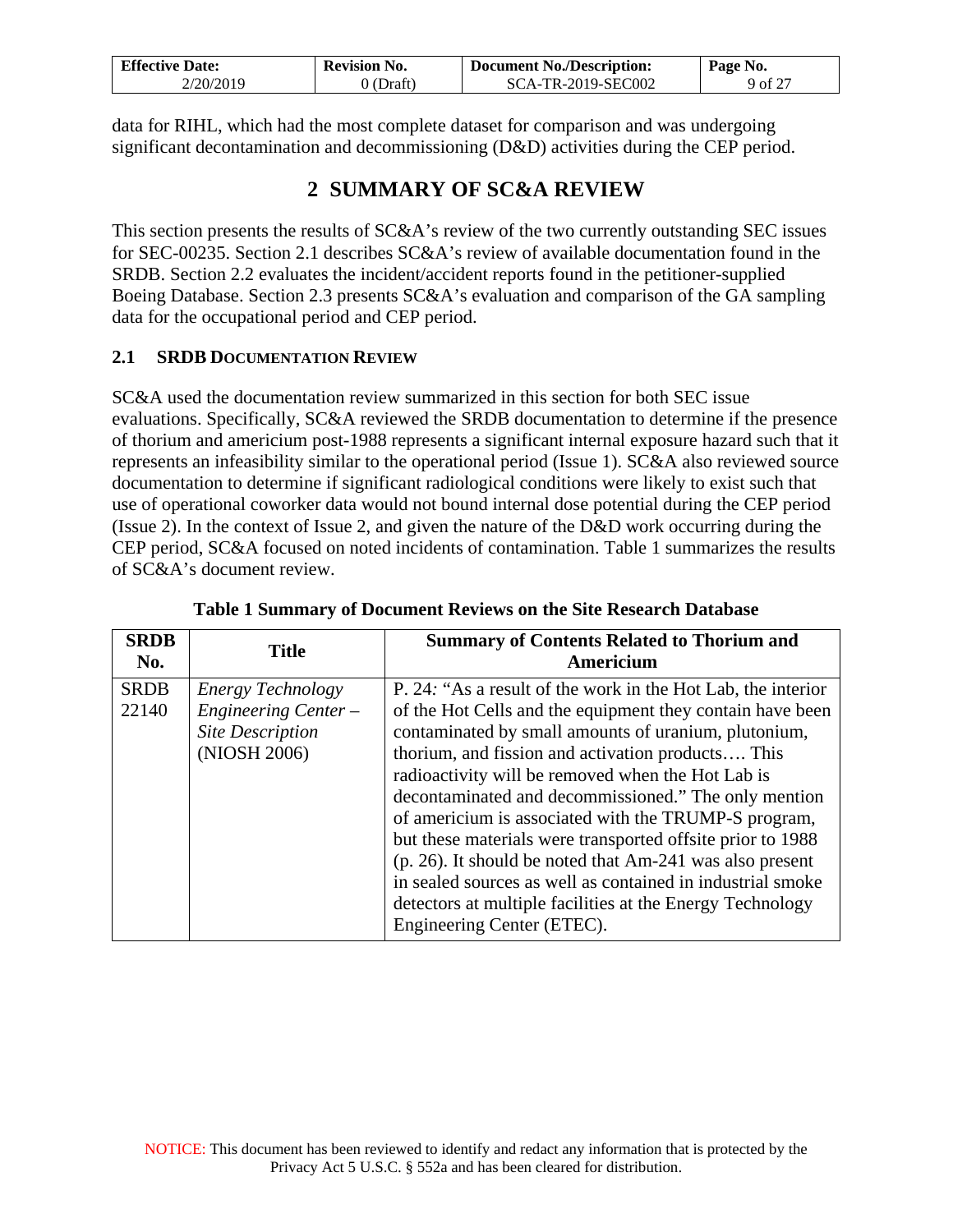| <b>Effective Date:</b> | <b>Revision No.</b> | <b>Document No./Description:</b> | Page No. |
|------------------------|---------------------|----------------------------------|----------|
| 2/20/2019              | 0 (Draft)           | SCA-TR-2019-SEC002               | 10 of 27 |

| <b>SRDB</b><br>No.    | <b>Title</b>                                                                                                                                               | <b>Summary of Contents Related to Thorium and</b><br><b>Americium</b>                                                                                                                                                                                                                                                                                                                                                                                                                                                                                                                                                                                                                         |
|-----------------------|------------------------------------------------------------------------------------------------------------------------------------------------------------|-----------------------------------------------------------------------------------------------------------------------------------------------------------------------------------------------------------------------------------------------------------------------------------------------------------------------------------------------------------------------------------------------------------------------------------------------------------------------------------------------------------------------------------------------------------------------------------------------------------------------------------------------------------------------------------------------|
| <b>SRDB</b><br>157608 | Radioactive Materials<br><b>Handling Facility</b><br>Decontamination and<br>Decommissioning<br>Engineering<br>Evaluation/Cost<br>Analysis<br>(Boeing 2007) | Section 2.1, page 7, states that Th-232 and Am-241 have<br>the potential to be present at the Radioactive Materials<br>Handling Facility (RMHF).                                                                                                                                                                                                                                                                                                                                                                                                                                                                                                                                              |
| <b>SRDB</b><br>166494 | <b>Estimation of</b><br><b>Radioactive Contents</b><br>of RIHL Liquid Waste<br>Tank Sludge<br>(Rockwell 1994)                                              | The report describes the measured activity of the sludge<br>contained inside an onsite tank. Th-232 activity<br>concentration was within background. Am-241 total<br>activity in the sludge was $2.14 \mu$ Ci out of a total of<br>$1,026.324 \mu$ Ci (or about 1 Ci) for all radionuclides.                                                                                                                                                                                                                                                                                                                                                                                                  |
| <b>SRDB</b><br>73536  | U.S. Department of<br><b>Energy Radionuclide</b><br><b>Air Emissions Annual</b><br><b>Report for Calendar</b><br>Year 1995<br>(Rockwell 1996)              | RMHF. Annual air emissions (after HEPA filter 99.97%)<br>efficient): $Am-241 = 1.4E-10 Ci$ .                                                                                                                                                                                                                                                                                                                                                                                                                                                                                                                                                                                                  |
| <b>SRDB</b><br>170399 | U.S. Department of<br><b>Energy Radionuclide</b><br><b>Air Emissions Annual</b><br><b>Report for Calendar</b><br>Year 1991<br>(Rockwell 1992a)             | Section 2 of the report states that thorium and Am-241 are<br>present at the RMDF, but it does not specify if the<br>material is in the form of contamination or packaged<br>waste material. Section 3, paragraph 9, shows Th-232 and<br>Am-241 as both being omitted from the dose evaluation<br>because they were less than the detection limit. Th-232 is<br>not associated with T059 (SNAP) in the report, but<br>Am-241 is associated with SNAP but at less than<br>detectable quantities.<br>However, Section 4 of the report provides calculated<br>doses to an offsite receptor and indicates that Th-232 and<br>Am-241 represented 2.9% and 0.6% of the total dose,<br>respectively. |
| <b>SRDB</b><br>170364 | <b>Radioactive Material</b><br><b>Handling Facility</b><br><b>Sample Analyses</b><br>January 1998–April<br>2001<br>(Teledyne Brown<br>$1998 - 2001$        | There are results for Th-232 on filter media on the order<br>of $0.01$ to $4$ pCi, but the error was larger than the values<br>except for five instances when the values were about<br>1 pCi. For Am-241, the majority of filter sample results<br>were less than detectable, with one smear reading of<br>130 pCi.                                                                                                                                                                                                                                                                                                                                                                           |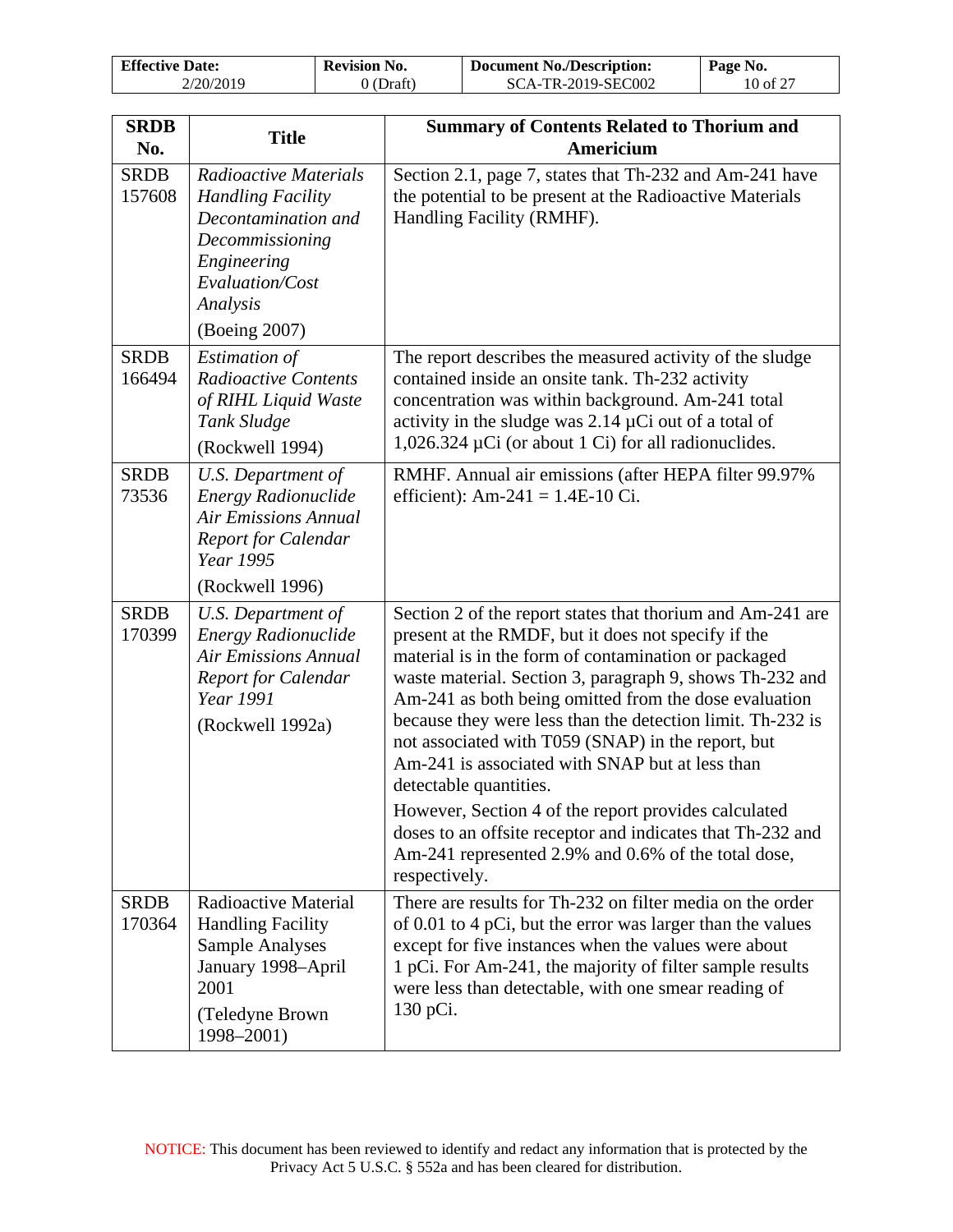| <b>Effective Date:</b> | <b>Revision No.</b> | <b>Document No./Description:</b> | Page No. |
|------------------------|---------------------|----------------------------------|----------|
| 2/20/2019              | 0 (Draft)           | SCA-TR-2019-SEC002               | 1 of 27  |

| <b>SRDB</b><br>No.    | <b>Title</b>                                                                                                                                                                                | <b>Summary of Contents Related to Thorium and</b><br>Americium                                                                                                                                                                                                                                                                                                                                                                                                                                                                      |
|-----------------------|---------------------------------------------------------------------------------------------------------------------------------------------------------------------------------------------|-------------------------------------------------------------------------------------------------------------------------------------------------------------------------------------------------------------------------------------------------------------------------------------------------------------------------------------------------------------------------------------------------------------------------------------------------------------------------------------------------------------------------------------|
| <b>SRDB</b><br>170373 | <b>Radioactive Materials</b><br><b>Handling Facility</b><br><b>Reviewed Surveys</b><br>Area and Smear<br>Surveys and Air Data<br>December 1998, 1999,<br>and January 2000<br>(Boeing 2000a) | Radiation surveys of controlled area boundaries included<br>investigation for alpha contamination with all surveys<br>being less that detectable. Smears for alpha contamination<br>on departing transportation vehicles were likewise less<br>than detectable. There are some air sampling records<br>showing alpha readings on the order of E-14 to E-17<br>$\mu$ Ci/cc in the vault, decontamination room, and package<br>room. These values are much lower than the DAC for<br>Am-241 (3E-12 µCi/cc) and Th-232 (1E-12 µCi/cc). |
| <b>SRDB</b><br>170375 | <b>Radioactive Materials</b><br><b>Handling Facility Air</b><br>and BZ Data April -<br><b>May 2000</b><br>(Boeing 2000b)                                                                    | Air sampling records showing alpha readings on the order<br>of E-14 to E-16 $\mu$ Ci/cc. These values are much lower than<br>the DAC for Am-241 (3E-12 $\mu$ Ci/cc) and Th-232 (1E-12<br>$\mu$ Ci/cc).                                                                                                                                                                                                                                                                                                                              |
| <b>SRDB</b><br>170391 | Decontamination and<br>Decommissioning<br>T020 CAM, BZ and<br><b>HEPA Exhaust Air</b><br>Sample Logs<br>(Boeing 1998a)                                                                      | Air sampling records from 1998 showing alpha readings<br>on the order of E-13 to E-15 $\mu$ Ci/cc. These values are<br>much lower than the DAC for Am-241 (3E-12 $\mu$ Ci/cc)<br>and Th-232 (1E-12 $\mu$ Ci/cc).                                                                                                                                                                                                                                                                                                                    |
| <b>SRDB</b><br>114216 | <b>Summary Site</b><br><b>Environmental Report</b><br>Radiological Doses<br>and Releases $1990 -$<br>1994<br>(DOE 2001)                                                                     | Table 3.1, p. 3-8: Most of the air emissions are from<br>fission products (E-5 to E-6 Ci). Total strontium and total<br>uranium were measured at levels of E-6 to E-10 Ci. Other<br>actinides varied by several orders of magnitude (E-9 and<br>E-16 Ci). Table 3.3, p. 3-20: There were no liquid releases<br>containing radionuclides. There is no indication in the<br>report that these air emissions resulted from activities that<br>represented an internal exposure hazard to workers at<br>SSFL.                           |
| <b>SRDB</b><br>169468 | Radiological Incidents<br>in the 1980s<br>(Rockwell 1989d)                                                                                                                                  | PDF p. 213: October 4, 1989. In RIHL (Building 20), an<br>employee bumped a "Unistrut" brace with sharp burr and<br>punctured<br>in a glovebox for plutonium handling with<br>possible Pu-239 contamination. A survey meter and<br>smears showed background levels of contamination.<br>There is no indication that Am-241 or Th-232 were also<br>present in the glovebox, though it is worth noting that the<br>puncture incident immediately triggered a                                                                          |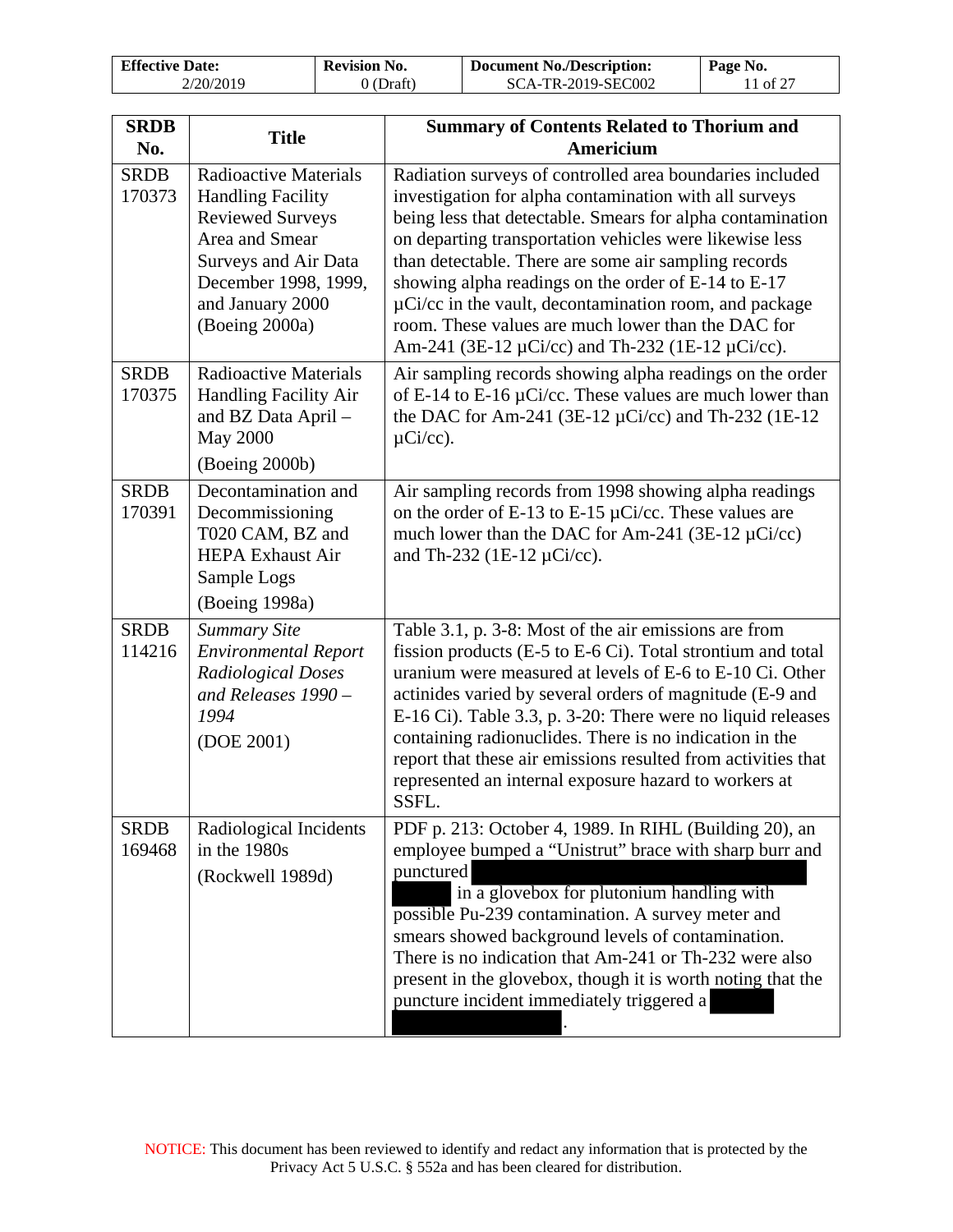| <b>Effective Date:</b> | <b>Revision No.</b> | <b>Document No./Description:</b> | Page No. |
|------------------------|---------------------|----------------------------------|----------|
| 2/20/2019              | 0 (Draft)           | SCA-TR-2019-SEC002               | 2 of 27  |

| <b>SRDB</b>           | <b>Title</b>                                                             | <b>Summary of Contents Related to Thorium and</b>                                                                                                                                                                                                                                                                                                                                                                                 |
|-----------------------|--------------------------------------------------------------------------|-----------------------------------------------------------------------------------------------------------------------------------------------------------------------------------------------------------------------------------------------------------------------------------------------------------------------------------------------------------------------------------------------------------------------------------|
| No.                   |                                                                          | Americium                                                                                                                                                                                                                                                                                                                                                                                                                         |
| <b>SRDB</b><br>169468 | Radiological Incidents<br>in the 1980s<br>(Rockwell 1989d)               | PDF pp. 214-216. November 9, 1989. Equipment arrived<br>from Stanford University that had radiation levels up to<br>$60 \mu R$ . The contamination was evaluated and determined<br>to be Co-60. There was no indication of transuranic<br>activity also present on the contaminated equipment.                                                                                                                                    |
| <b>SRDB</b><br>169476 | <b>Historical Rad</b><br>Incidents ETEC-SSFL<br>1990s<br>(Rockwell 2017) | PDF p. 4: April 18, 1990. RIHL (T020) Cell 2. Incident<br>involving a puncture<br>contaminated to 120 pCi, which cut<br>. Bioassay was requested but no indication<br>of alpha survey measurements was indicated. The<br>document notes "see attachment," but no attachment is<br>provided in the file. There was no observed evidence in<br>the incident report that indicates transuranic activity might<br>have been involved. |
| <b>SRDB</b><br>169476 | <b>Historical Rad</b><br>Incidents ETEC-SSFL<br>1990s<br>(Rockwell 2017) | PDF p. 7: July 17, 1990. RIHL (T020).<br>and was contaminated<br>Nothing other than the 300 cpm exit survey was noted.<br>However, a bioassay follow-up was recommended.                                                                                                                                                                                                                                                          |
| <b>SRDB</b><br>169476 | <b>Historical Rad</b><br>Incidents ETEC-SSFL<br>1990s<br>(Rockwell 2017) | PDF p. 8: August 9, 1990. Power tool incident involving a<br>cut in the RMDF. Only beta-gamma surveys were made,<br>which is likely indicative of no alpha/transuranic material<br>likely to be present. Report indicates bioassay as "results"<br>pending," but it is unclear what type of bioassay.<br>However, since the incident occurred within the CEP<br>period, any subsequent bioassay would likely be invalid.          |
| <b>SRDB</b><br>169476 | <b>Historical Rad</b><br>Incidents ETEC-SSFL<br>1990s<br>(Rockwell 2017) | PDF p. 21: SNAP (T059) Test Cell l. September 2, 1992.<br>Shoe became contaminated during a torching operation;<br>only beta-gamma surveys are indicated, which may<br>indicate insignificant transuranic/alpha contamination was<br>present.                                                                                                                                                                                     |
| <b>SRDB</b><br>169476 | <b>Historical Rad</b><br>Incidents ETEC-SSFL<br>1990s<br>(Rockwell 2017) | PDF p. 54: T373 roof. August 22, 1995. Radioactive<br>filters discovered. It appears only beta surveys were taken,<br>and the contamination was determined to be<br>predominantly Cs-137. No indication of worker exposures<br>was observed in the incident report.                                                                                                                                                               |
| <b>SRDB</b><br>169476 | <b>Historical Rad</b><br>Incidents ETEC-SSFL<br>1990s<br>(Rockwell 2017) | PDF p. 18: SNAP (T059) restricted area. Date redacted.<br>Airborne Co-60 detected during "open tent torching in the<br>test cell area." The EEs involved were referred for<br>bioassay analysis. There was no indication in the report of<br>transuranic activity also being present.                                                                                                                                             |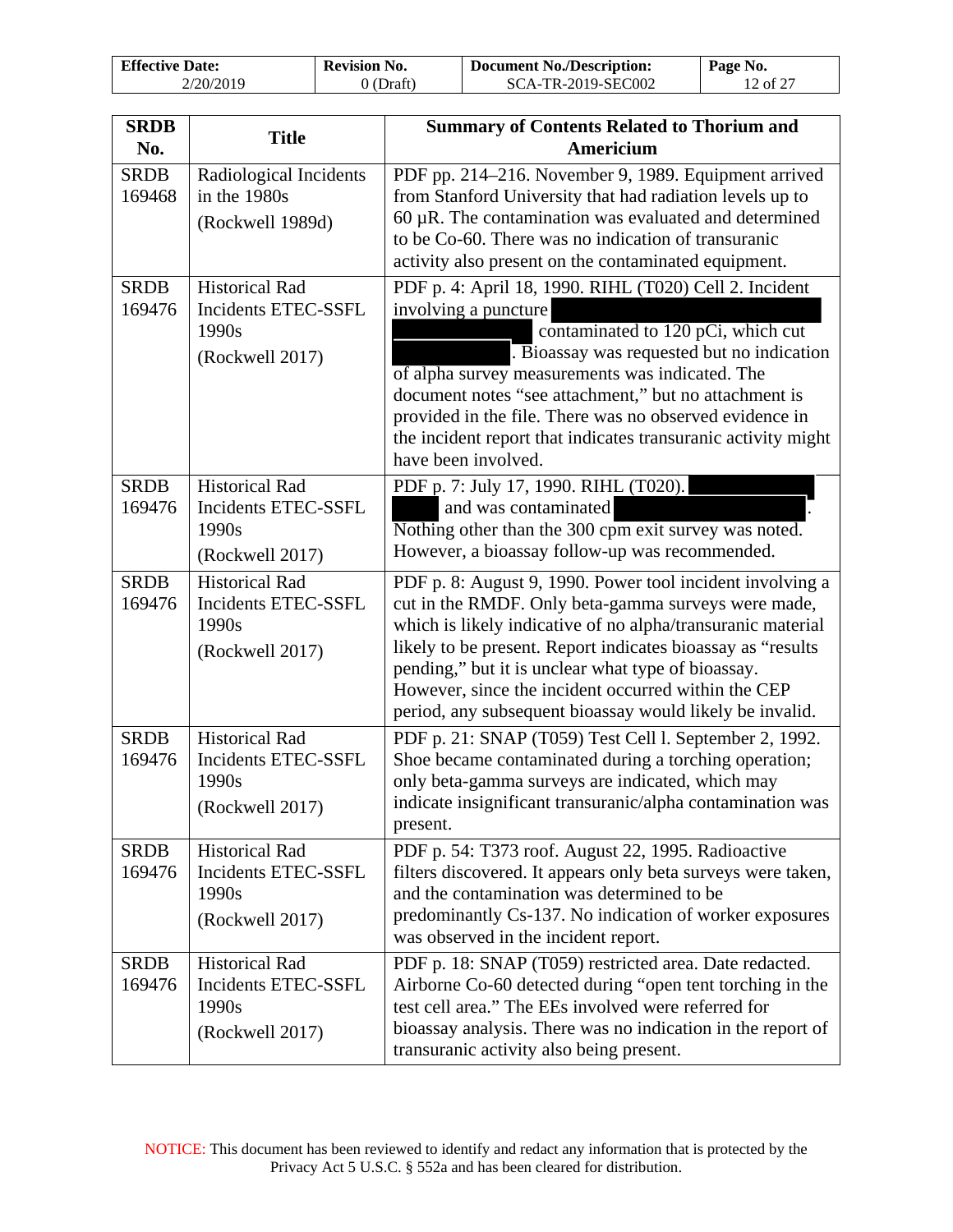| <b>Effective Date:</b> | <b>Revision No.</b> | <b>Document No./Description:</b> | Page No. |
|------------------------|---------------------|----------------------------------|----------|
| 2/20/2019              | $0$ (Draft)         | SCA-TR-2019-SEC002               | 13 of 27 |

| <b>SRDB</b><br>No. | <b>Title</b>                                                                                                                | <b>Summary of Contents Related to Thorium and</b><br>Americium                                          |
|--------------------|-----------------------------------------------------------------------------------------------------------------------------|---------------------------------------------------------------------------------------------------------|
| 19124              | Rocketdyne Propulsion<br>& Power DOE<br><b>Operations Annual Site</b><br><b>Environmental Report</b><br>1996 (Boeing 1997)  | Refers to thorium only in the context of naturally<br>occurring radioactivity. Americium not mentioned. |
| 19125              | Rocketdyne Propulsion<br>& Power DOE<br><b>Operations Annual Site</b><br><b>Environmental Report</b><br>1997 (Boeing 1998b) | Refers to thorium only in the context of naturally<br>occurring radioactivity. Americium not mentioned. |

In addition to the documents described in Table 1, the SRDB contained an interview with a former SSFL worker who worked as the beginning in 1992. The EE stated the following about the source term of concern at SSFL during D&D operations:

Our source-term inventory was overwhelmingly Cs-137/Sr-90. Building 59 was Co-60 and some other activation products (that had mostly disappeared when we started D&D). In most cases, Cs-137 or Co-60 were reliable indicators for the overall inventory (i.e., if Cs-137, Co-60 values were in range, one could be comfortable that the other possible isotopes were in range as well)...

As the various ETEC activities were terminated, the potential exposures to alphaemitters reduced significantly. As mentioned above, the primary isotopes of concern became Cs-137 and Co-60. While alpha-emitters were also part of the source-terms in Building 20 and the RMHF, these were at very low levels and were not routinely found in the contamination surveys of these locations. Thus, Whole Body Counting became a very viable screening methodology for the site. [Documented Communication 2017, pp. 5–7]

Furthermore, an interview with the former D&D and environmental radiation remediation beginning in 1990 stated the following about americium and thorium exposure potential:

It is my opinion that Am-241 and thorium would have been minor contributors, if any, to internal dose. It is likely that this rationale is why there were relatively few bioassay requests made historically for these radionuclides.

If Am-241 and thorium had been a significant internal dose contributor in the workplace of SSFL or De Soto, then it would logically have also been a potential environmental contaminant. This is not the case as demonstrated by the USEPA. The USEPA Area IV Radiological Study (2009–2012) took 3,735 soil and sediment samples at surface and subsurface analyzing all samples for 54 radionuclides, including Am-241 and thorium isotopes. Only 3 of 3,735 soil samples contained americium-241 that exceeded background, by only several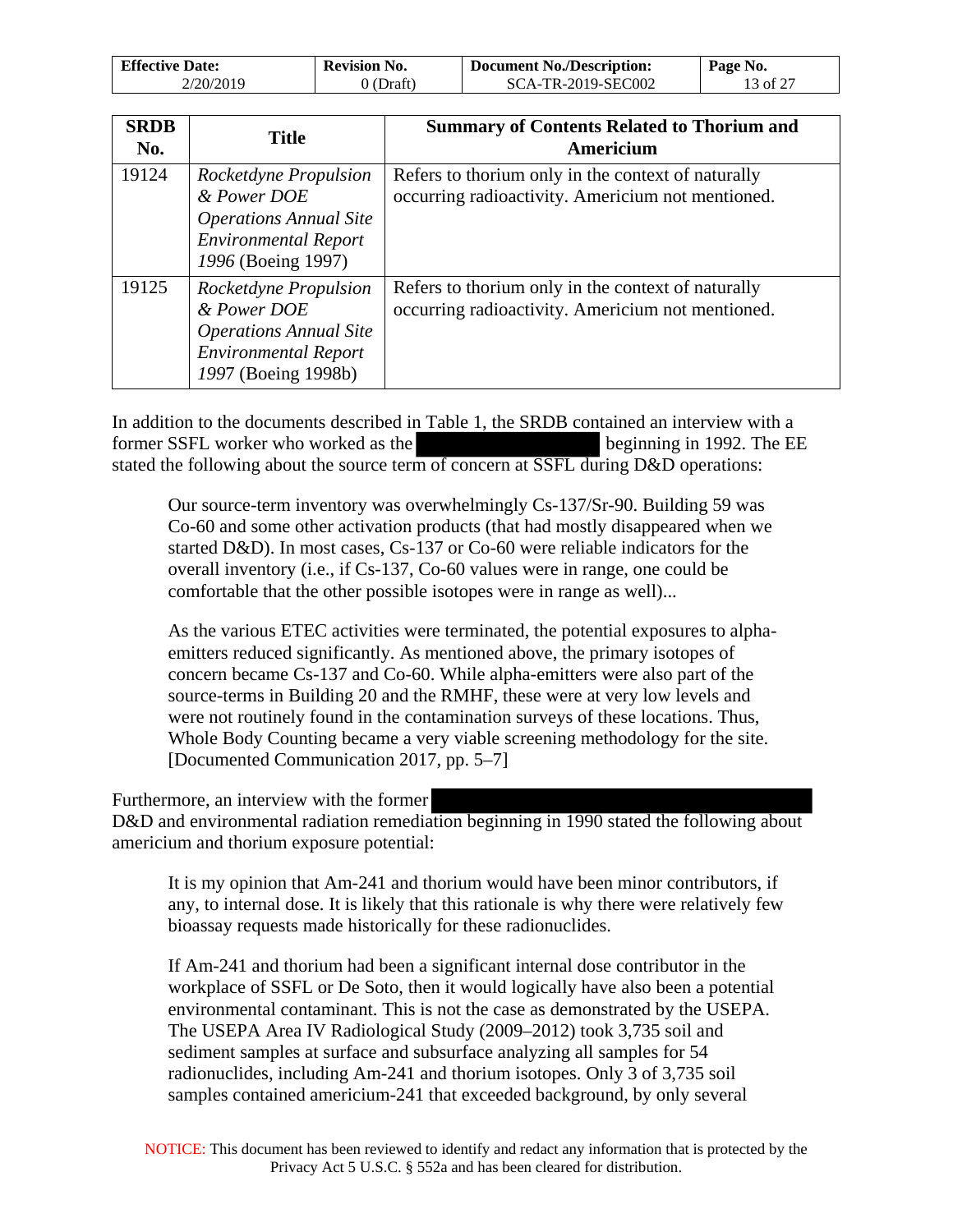| <b>Effective Date:</b> | <b>Revision No.</b> | <b>Document No./Description:</b> | Page No. |
|------------------------|---------------------|----------------------------------|----------|
| 2/20/2019              | 0 (Draft)           | SCA-TR-2019-SEC002               | 14 of 27 |

hundredths of a picocurie. Only 5 of 3,735 soil samples had thorium-232 and 228 that exceeded background (at only 10% over background). So, neither americium nor thorium are or were an environmental issue. One could arguably extrapolate back and imply that it was also not a workplace issue at SSFL or at De Soto, or at least, less so than uranium, plutonium, and mixed fission products, for which we had more than adequate bioassay data. [Documented Communication 2018, pp. 5–6]

### <span id="page-13-0"></span>**2.2 REVIEW OF BOEING INCIDENT DATABASE**

 $\overline{a}$ 

In addition to captured documents contained in the SRDB, the petitioner for SSFL supplied NIOSH with a number of documents collectively known as the "Boeing Incident Database" during the ABRWH meeting on December 13, [2](#page-13-1)018.<sup>2</sup> There are approximately 1,500 files contained in the database, a portion of which are relevant to the period after 1988. SC&A reviewed the relevant files to determine if there are any indications of accidents/incidents that were related to inhalation or contamination involving americium and/or thorium. In addition, SC&A evaluated the available incident files to characterize the health physics oversight program in place during the CEP period. Table 2 summarizes the contents of these accident and incident reports. Note that all files in the Boeing Database described as "occurrence reports" were related to non-radiological incidents and thus are not discussed further in this report.

| ID No. | <b>Title</b>                                        | <b>Summary of Relevant Contents</b>                                                                                                                                                                                                                                                                                                                             |
|--------|-----------------------------------------------------|-----------------------------------------------------------------------------------------------------------------------------------------------------------------------------------------------------------------------------------------------------------------------------------------------------------------------------------------------------------------|
| A0665  | Radiological Incident<br>Report<br>(Rockwell 1995a) | August 29, 1995: Contaminated soil at Area IV G Street.<br>Radiation levels from the two hottest spots were<br>244 $\mu$ R/hr contact, 40 $\mu$ R/hr at 1 meter; and 73 $\mu$ R/hr<br>contact, $31 \mu R/hr$ at 1 meter. The report determined there<br>was no impact on personnel at SSFL.                                                                     |
| A0663  | Radiological Incident<br>Report<br>(Rockwell 1995b) | August 8, 1995: Page 1 of the file. Soil contamination<br>found in T064 side yard. Identified as Cs-137<br>$(271 \text{ pCi/g})$ . Spot is scheduled for remediation. The<br>report determined there were no safety concerns, as the<br>surface radiation is only 3 times background and the<br>Cs-137 concentration is too low to be an inhalation<br>concern. |
| A0580  | Radiological Safety<br>Report<br>(Rockwell 1993a)   | August 6, 1993. In the RMDF T021 laundry room,<br>Cs-134, Cs-137, and Co-60 contamination was found on<br>the room intake grill associated with the air conditioner.<br>A survey of the room indicated no detectable activity.                                                                                                                                  |

| Table 2 Summary of Accident and Occurrence Reports Pertaining to Environmental and |
|------------------------------------------------------------------------------------|
| <b>Personnel Contamination</b>                                                     |

<span id="page-13-1"></span><sup>&</sup>lt;sup>2</sup> NIOSH subsequently made these accident and occurrence reports available to SC&A and the work group. They can be found on the Division of Compensation Analysis and Support internal server at aspp-dcas-files\ABRWH\AB Document Review\Santa Susana\Boeing\_FlashDrive.

NOTICE: This document has been reviewed to identify and redact any information that is protected by the Privacy Act 5 U.S.C. § 552a and has been cleared for distribution.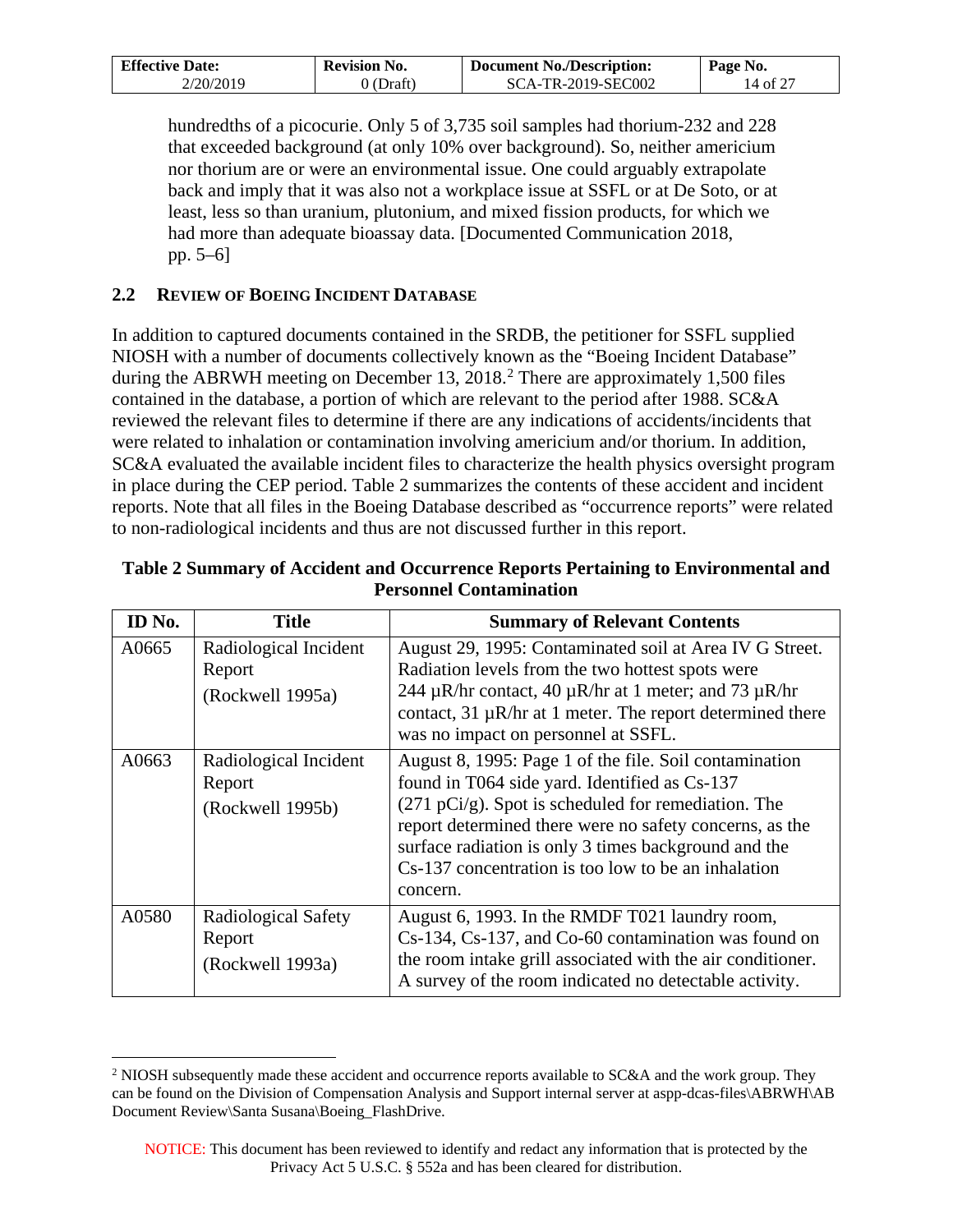| <b>Effective Date:</b> | <b>Revision No.</b> | <b>Document No./Description:</b> | Page No. |
|------------------------|---------------------|----------------------------------|----------|
| 2/20/2019              | 0 (Draft)           | SCA-TR-2019-SEC002               | 15 of 27 |

| ID No. | <b>Title</b>                                            | <b>Summary of Relevant Contents</b>                                                                                                                                                                                                                                                                                                                                                                                                                                                                                                                       |
|--------|---------------------------------------------------------|-----------------------------------------------------------------------------------------------------------------------------------------------------------------------------------------------------------------------------------------------------------------------------------------------------------------------------------------------------------------------------------------------------------------------------------------------------------------------------------------------------------------------------------------------------------|
| A0575  | Radiological Safety<br>Report<br>(Rockwell 1993b)       | September 15, 1993. In RIHL T020,<br>drain piping found dosimeter off<br>in a High Radiation Area.<br>scale.<br>measured dose from the dosimeter was calculated to be<br>182 mrem. The source of radiation was not specified;<br>however, no indications of alpha contamination were<br>observed in the incident report.                                                                                                                                                                                                                                  |
| A0571  | Radiological Safety<br>Report<br>(Rockwell 1993c)       | June 17, 1993. In Building 20 basement (RIHL).<br>Contamination found on<br>from a vent duct that had serviced Cell 3.<br>Contamination found on<br>. HP found 1,000-<br>2,000 cpm using a survey meter. A bioassay was<br>requested; however, since this incident occurred during<br>the CEP period, any such bioassay would likely be<br>invalid. The nature of the contamination was not<br>specified, so it is not known if any transuranic material<br>might have been present.                                                                      |
| A0307  | Radiological Safety<br>Report<br>(Rockwell 1992b)       | December 3, 1992. In SNAP (T059), a worker discovered<br>dosimeter was off scale<br>in test cell $\overline{L}$ . The report indicates the<br>exposure was potentially due to exposure of activated<br>steel behind the wall being removed. The dose rate at the<br>wall was about 300 µCi/hr. No bioassay was performed;<br>however, activated steel contained in a facility wall<br>would not contain transuranic material but rather would<br>consist of fission and activation products.                                                              |
| A0217  | Radiological Safety<br>Report<br>(Rockwell n.d.-b)      | Date redacted. A radiological survey of the internal<br>Respirator Lab washer at Building T100 in Room 130<br>using a GM survey meter that showed no detectable<br>activity. A smear wipe was taken and counted on a<br>Tennelec 5100 counter, showing 173 dpm/100 cm <sup>2</sup> beta.<br>Gamma spectrometry indicated 254 dpm/100 cm <sup>2</sup> of<br>Cs-137. Report recommends better decontamination<br>practices and routine surveying of the respirators. No<br>indication of alpha or transuranic contamination was<br>indicated in the report. |
| A0212  | <b>Radiological Safety</b><br>Report<br>(Rockwell 1991) | January 17, 1991. In SNAP electrical room, floor<br>sweepings found with a trace of $Co-60$ (0.85 pCi/g). No<br>worker exposures were identified. As a result, the<br>penetrations into the high bay were taped over to prevent<br>possible migration of radionuclides into the room.                                                                                                                                                                                                                                                                     |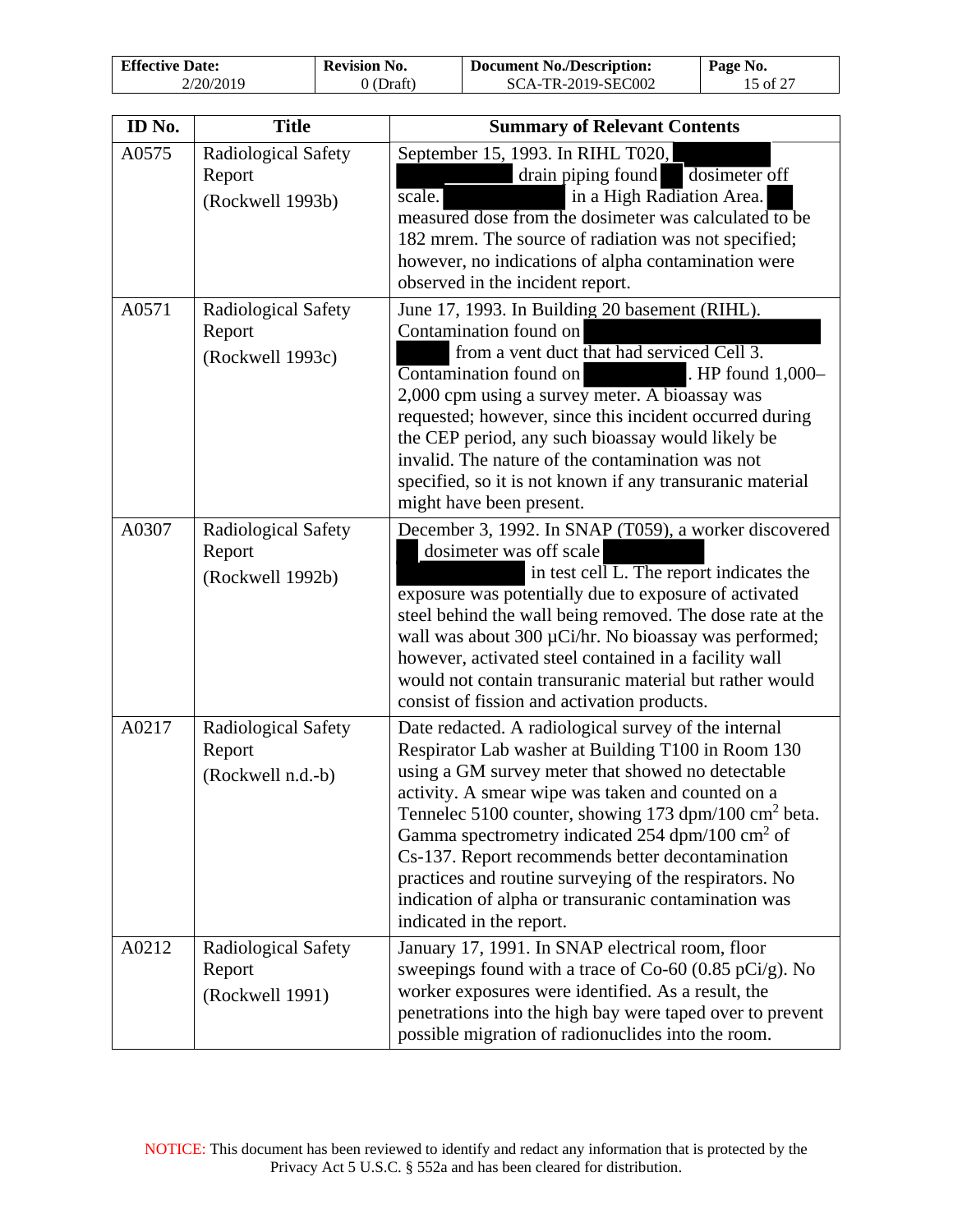| <b>Effective Date:</b> | <b>Revision No.</b> | <b>Document No./Description:</b> | Page No.            |
|------------------------|---------------------|----------------------------------|---------------------|
| 2/20/2019              | 0 (Draft)           | SCA-TR-2019-SEC002               | $16$ of $2^{\circ}$ |

| ID No. | <b>Title</b>                                                      | <b>Summary of Relevant Contents</b>                                                                                                                                                                                                                                                                                                                                                                                                        |
|--------|-------------------------------------------------------------------|--------------------------------------------------------------------------------------------------------------------------------------------------------------------------------------------------------------------------------------------------------------------------------------------------------------------------------------------------------------------------------------------------------------------------------------------|
| A0211  | Radiological Safety<br>Report<br>(Rockwell n.d.-a)                | November 15, 1990. In the RMDF, found contaminated<br>at about 30,000 dpm beta/gamma<br>direct reading. Gamma spectroscopy of Ce-144, Cs-137,<br>and Co-60. A bioassay was recommended for the EE.                                                                                                                                                                                                                                         |
| A0209  | <b>Radiological Safety</b><br>Report<br>(Rockwell 1990a)          | October 2, 1990. In the T021 Decon Room, a worker<br>detected contamination on<br>up to<br>2,000 cpm on an exit survey after unloading equipment<br>from a storage box. Cause was from handling cables and<br>body perspiration from working in a full-face respirator.<br>Radionuclides included Co-57, Cs-137, Cs-134, and Co-<br>58. A bioassay was recommended for the EE.                                                             |
| A0206  | <b>Radiological Safety</b><br>Report<br>(Rockwell 1990b)          | May 8, 1990. In T059 (SNAP),<br>. Fixed<br>contamination of 300 cpm was found, and the<br>were<br>disposed of.<br>decontaminating<br>vacuum equipment room shield blocks. The<br>contamination was identified as Co-60. A bioassay was<br>recommended for the EE.                                                                                                                                                                          |
| A0199  | Radiological Safety<br>Report<br>(Rockwell 1989a)                 | June 29, 1989. In Building 20 (RIHL) Cell #2 and Decon<br>(7,000)<br>#I,<br>cpm and 1,000 cpm) while electropolishing. Believed the<br>contamination came from the red line laundry.<br>$\overline{N_{0}}$<br>bioassays were recommended. The report does not<br>specify the type of contamination.                                                                                                                                        |
| A0198  | Radiological Safety<br><b>Incident Report</b><br>(Rockwell 1989b) | June 6, 1989. In Building 20 (RIHL) Cell #1, two<br>workers were contaminated during decontamination and<br>decommissioning operations.<br>. A survey meter<br>measured 6,000 cpm and 12,000 cpm beta/gamma for the<br>two workers, respectively. No bioassays were<br>recommended. There is no indication of measurable alpha<br>contamination indicated in the report.                                                                   |
| A0197  | Radiological Safety<br><b>Incident Report</b><br>(Rockwell 1989c) | April 6, 1989. In the lower level of SNAP (T059), during<br>the changing of exhaust filters, a worker noticed a cloud<br>of dust from the box of filters when it fell to the ground.<br>$(4,350$ dpm) and<br>$(5,800 \text{ dpm})$ were<br>decontaminated. Dust was analyzed on a T100 HPGe<br>detector (700 dpm/100 cm <sup>2</sup> ). Nasal smears were taken<br>(132 dpm). The report identified Co-60 as the<br>radionuclide involved. |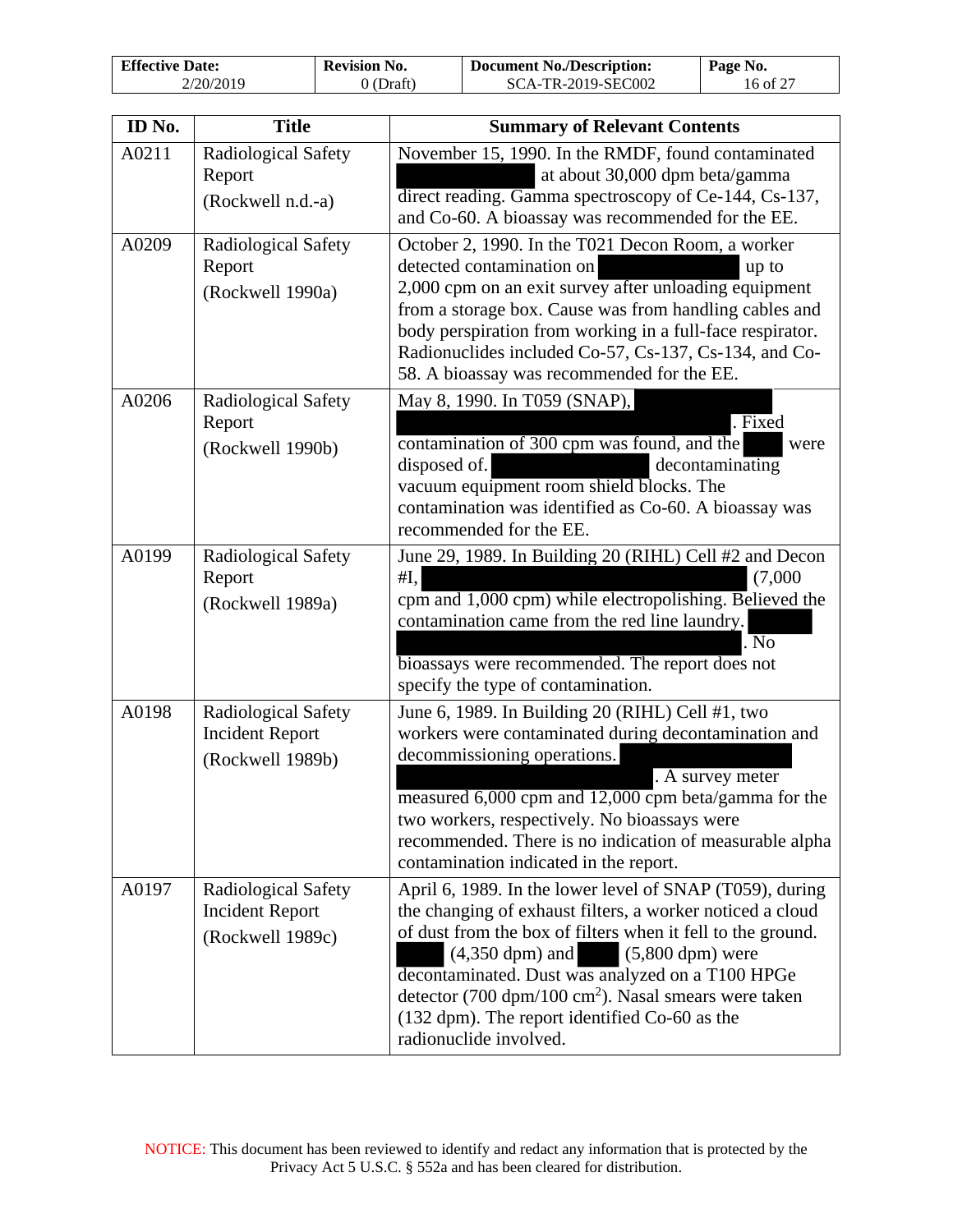| <b>Effective Date:</b> | <b>Revision No.</b> | <b>Document No./Description:</b> | Page No.     |
|------------------------|---------------------|----------------------------------|--------------|
| 2/20/2019              | 0 (Draft)           | SCA-TR-2019-SEC002               | $\sim$ of 27 |

| ID No.  | <b>Title</b>                                                             | <b>Summary of Relevant Contents</b>                                                                                                                                                                                                                                                                                                                                                                     |
|---------|--------------------------------------------------------------------------|---------------------------------------------------------------------------------------------------------------------------------------------------------------------------------------------------------------------------------------------------------------------------------------------------------------------------------------------------------------------------------------------------------|
| A0190   | <b>Radiological Safety</b><br><b>Incident Report</b><br>(Rockwell 1988a) | September 30, 1988. Building 20 (RIHL) Cell #1. An<br>employee found contamination on<br>with a<br>maximum of 3,500 dpm beta/gamma using a " $T/A$ pug<br>IA." <sup>a</sup> No bioassay was recommended. There is no<br>indication of measurable alpha contamination mentioned<br>in the report.                                                                                                        |
| A0189   | Radiological Safety<br><b>Incident Report</b><br>(Rockwell 1988b)        | August 19, 1988. In SNAP (T059), an employee was<br>. No<br>radioactivity from nasal and facial smears. The work area<br>air sample indicated 1.5E-11 $\mu$ Ci/cc, below the MPC<br>level of 9E-9 $\mu$ Ci/cc for airborne beta/gamma<br>contamination. Bioassay was recommended for the<br>worker involved. Co-60 is noted as the contaminant of<br>interest in the report.                            |
| A0188   | Radiological Safety<br><b>Incident Report</b><br>(Rockwell 1988c)        | August 15, 1988. In the RMDF (T075), there was an<br>accidental release of about 40 grams of radioactivated<br>sand from waste drums (24,000 dpm beta/gamma) due to<br>a forklift puncturing the drum. No bioassay was<br>recommended. There is no indication of measurable alpha<br>contamination mentioned in the report. Activated sand is<br>not likely to contain transuranic material.            |
| A0187   | Radiological Safety<br><b>Incident Report</b><br>(Rockwell 1988d)        | August 12, 1988. In the SNAP (T059) pipe chase room, a<br>worker was contaminated with 17,500 dpm<br>beta/gamma/100 cm <sup>2</sup> . Identified radionuclides included<br>Co-60, Eu-152, and Eu-154. Bioassay was recommended<br>for the EE. Nasal smears showed up to 12 dpm. There is<br>no indication of measurable alpha contamination<br>mentioned in the report.                                 |
| IR01684 | <b>Incident Report</b><br>(Boeing 2003)                                  | February 26, 2003. Area IV, Building 4057. During a<br>routine records search of file cabinet drawer F-25C, a<br>package of air samples was discovered that had<br>measurable internal contamination using a Ludlum 3<br>frisker that indicated approximately 2–3 times<br>background. The envelopes had been put in the file<br>cabinet in September 1976. The package was transferred<br>to the RMHF. |

<sup>a</sup> SC&A believes "T/A put IA" to represent the Technical Associates Survey Meter: pug 1A.

### <span id="page-16-0"></span>**2.3 COMPARISON OF GENERAL AIR SAMPLING RESULTS**

To evaluate the relative internal exposure potential between the operational period (pre-1989) and CEP period (approximately 1991–1993), SC&A compiled and analyzed the GA sampling reports for RIHL from 1975 through 1993. SC&A chose RIHL due to the relative amount of data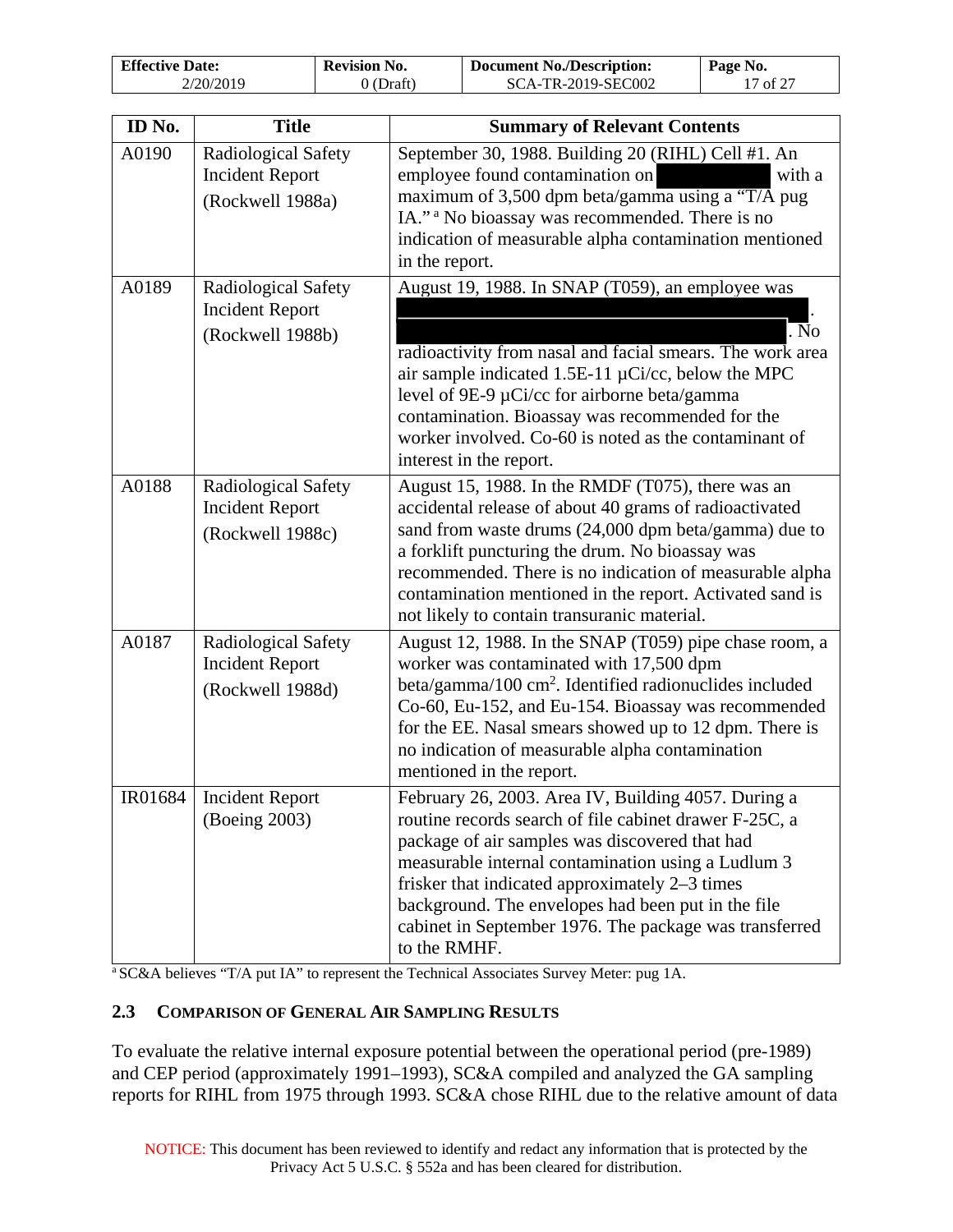| <b>Effective Date:</b> | <b>Revision No.</b> | <b>Document No./Description:</b> | Page No. |
|------------------------|---------------------|----------------------------------|----------|
| 2/20/2019              | J(Draft)            | SCA-TR-2019-SEC002               | 18 of 27 |

available for that location as well as the nature and extent of D&D activities occurring during the CEP period.<sup>[3](#page-17-0)</sup> SC&A examined both the average and maximum quarterly air sampling values for gross alpha and gross beta activity, when available, to compare the two periods. Figures 1–4 show the results of this comparison; Section 3.2 discusses the air sampling analysis.



**Figure 1. Maximum General Air Beta Air Sampler Results for RIHL (1976–1993)** 

Source: Rockwell 1980a, p. 18; 1980b, p. 17; 1980c, p. 13; 1980d, p. 13; 1983, p. 13; 1985, p. 17; 1984, p. 14; 1986a, p. 20; 1986b, p. 17; 1986c, p. 18; 1988e, p. 17; 1988f, p. 15; 1989e, p. 25; 1993d, pp. 18–20, 57–59, 97–98, 146–147, 173–174, 189–197, 246–254, 295–303, 364– 372, 429–437, 483–492, 531–539.

<span id="page-17-0"></span><sup>3</sup> As noted in NIOSH 2006, the radioactive material license for RIHL was modified in 1990 to include only D&D activities.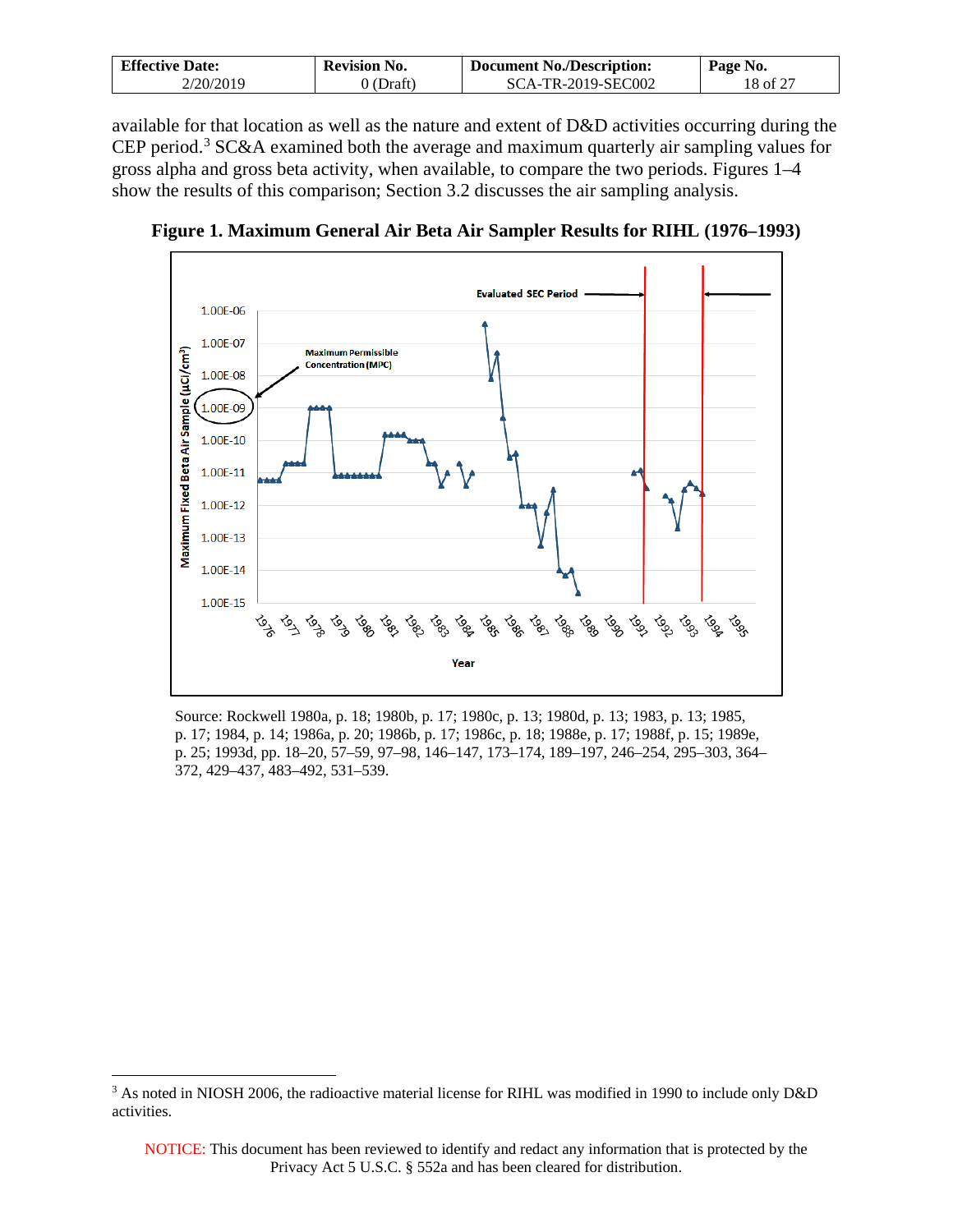| <b>Effective Date:</b> | <b>Revision No.</b> | Document No./Description: | Page No. |
|------------------------|---------------------|---------------------------|----------|
| 2/20/2019              | $0$ (Draft)         | SCA-TR-2019-SEC002        | 19 of 27 |





Source: Rockwell 1980a, p. 18; 1980b, p. 17; 1980c, p. 13; 1980d, p. 13; 1983, p. 13; 1985, p. 17; 1984, p. 14; 1986a, p. 20; 1986b, p. 17; 1986c, p. 18; 1988e, p. 17; 1988f, p. 15; 1989e, p. 25; 1993d, pp. 18–20, 57–59, 97–98, 146–147, 173–174, 189–197, 246–254, 295–303, 364– 372, 429–437, 483–492, 531–539.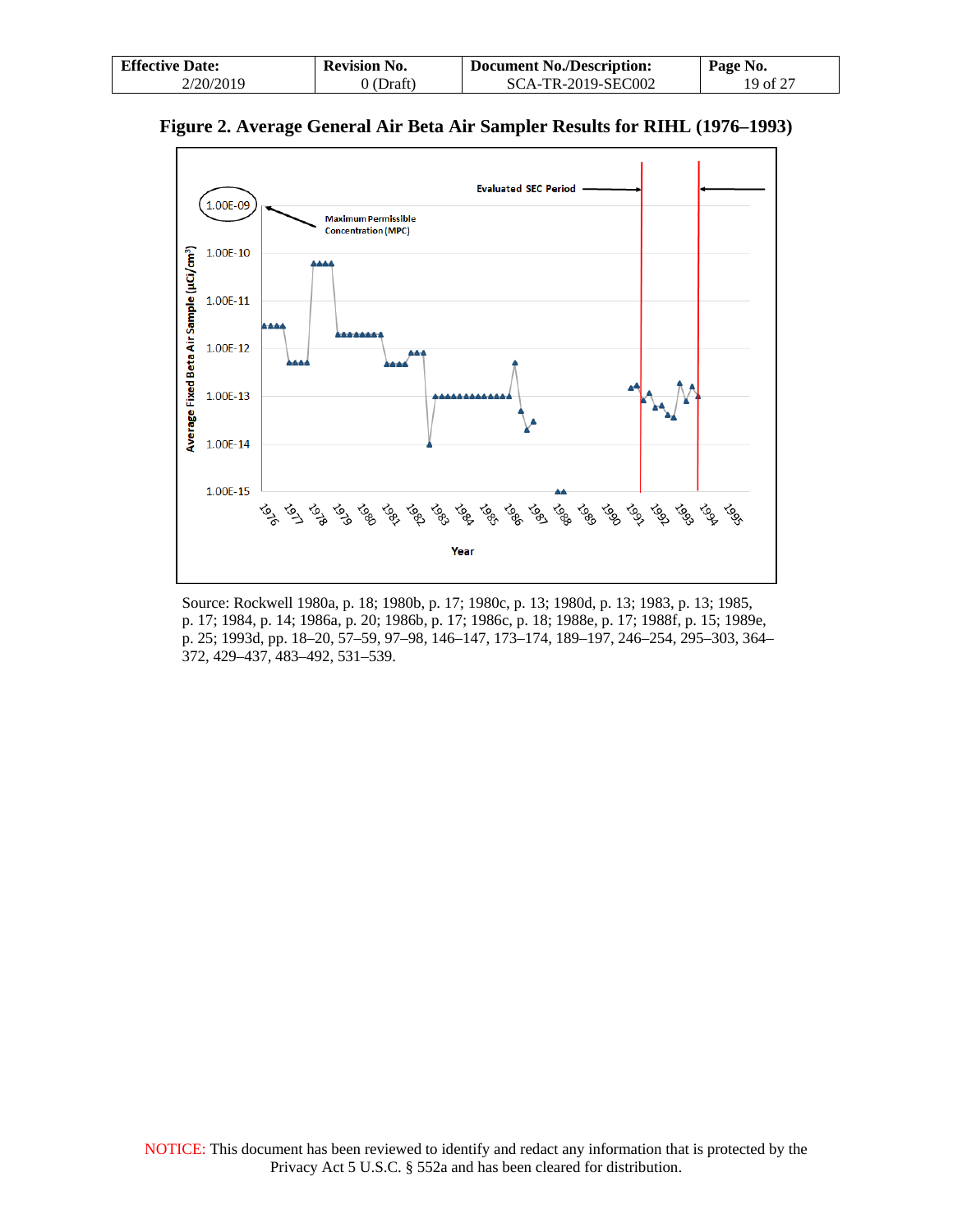| <b>Effective Date:</b> | <b>Revision No.</b> | Document No./Description: | Page No. |
|------------------------|---------------------|---------------------------|----------|
| 2/20/2019              | 0 (Draft)           | SCA-TR-2019-SEC002        | 20 of 27 |



**Figure 3. Maximum General Air Alpha Air Sampler Results for RIHL (1982–1993)** 

Source: Rockwell 1980a, p. 18; 1980b, p. 17; 1980c, p. 13; 1980d, p. 13; 1983, p. 13; 1985, p. 17; 1984, p. 14; 1986a, p. 20; 1986b, p. 17; 1986c, p. 18; 1988e, p. 17; 1988f, p. 15; 1989e, p. 25; 1993d, pp. 18–20, 57–59, 97–98, 146–147, 173–174, 189–197, 246–254, 295–303, 364–372, 429– 437, 483–492, 531–539.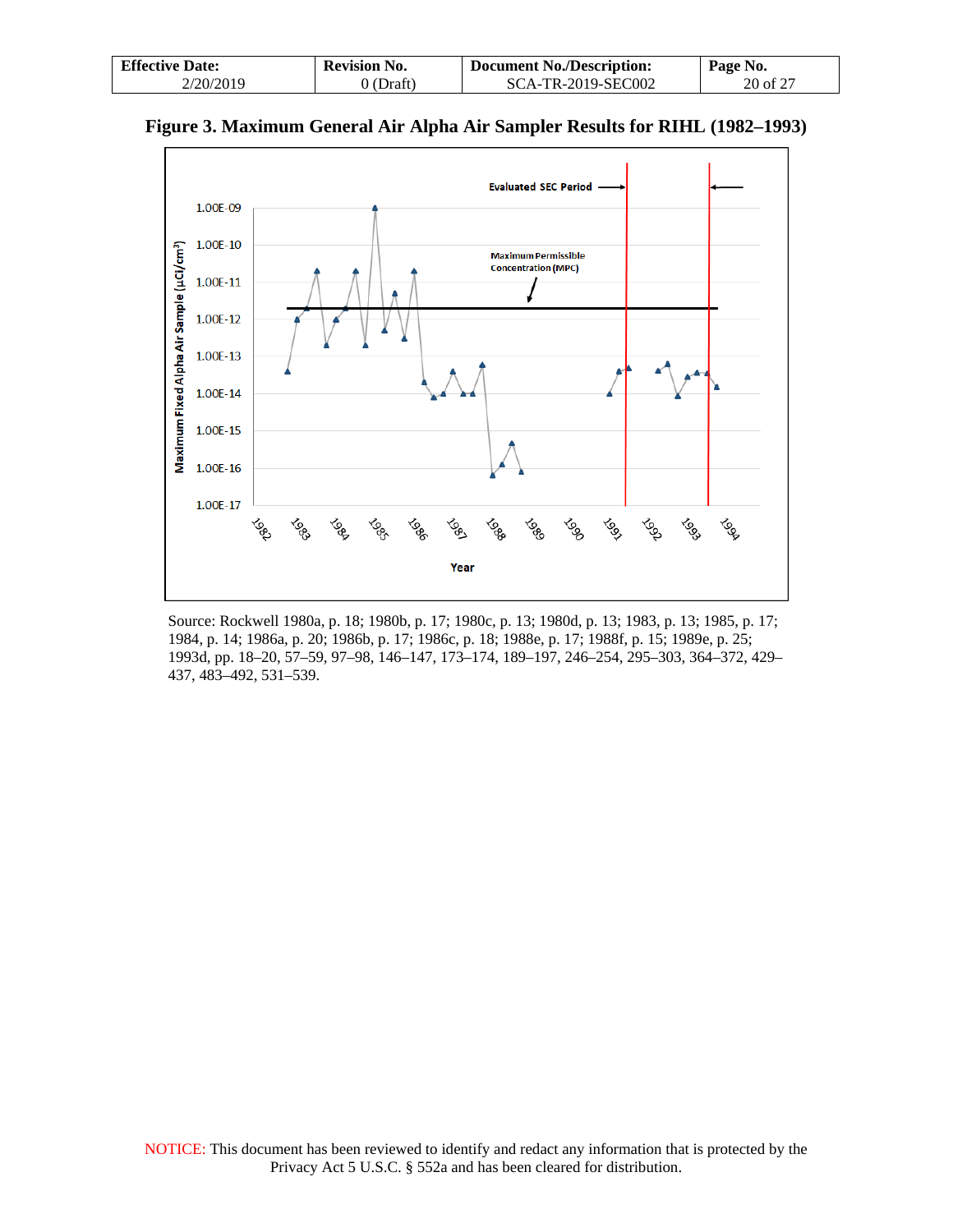| <b>Effective Date:</b> | <b>Revision No.</b> | <b>Document No./Description:</b> | Page No. |
|------------------------|---------------------|----------------------------------|----------|
| 2/20/2019              | $0$ (Draft)         | SCA-TR-2019-SEC002               | 21 of 27 |



**Figure 4. Average General Air Beta Air Sampler Results for RIHL (1982–1993)** 

Source: Rockwell 1980a, p. 18; 1980b, p. 17; 1980c, p. 13; 1980d, p. 13; 1983, p. 13; 1985, p. 17; 1984, p. 14; 1986a, p. 20; 1986b, p. 17; 1986c, p. 18; 1988e, p. 17; 1988f, p. 15; 1989e, p. 25; 1993d, pp. 18–20, 57–59, 97–98, 146–147, 173–174, 189–197, 246–254, 295–303, 364–372, 429– 437, 483–492, 531–539.

## **3 DISCUSSION**

<span id="page-20-0"></span>This section discusses the documentation review and data analysis presented in the previous section in the context of the two remaining SEC issues. Specifically, Section 3.1 discusses the potential presence of americium and thorium during the D&D period and the implications for dose reconstruction feasibility. Section 3.2 discusses the comparison of air sampling data between the operational and CEP periods in order to evaluate the relative internal exposure potential during the two periods.

### <span id="page-20-1"></span>**3.1 PRESENCE OF THORIUM AND AMERICIUM POST-1988**

SC&A reviewed the documents shown in Tables 1 and 2 above to determine if there were significant quantities of thorium (Th-232) and americium (Am-241) present post-1988 at Area IV to determine the feasibility of dose reconstruction to these potential contaminants. Boeing 2007 (see Table 1) states that both thorium and americium could be present at RMHF based on process history. This conforms to statements in the ETEC site description technical basis document (NIOSH 2006) that thorium could be present in RIHL. However, NIOSH 2006 goes on to state that americium associated with the Transuranic Management by Pyropartitioning-Separation (TRUMP-S) program was shipped to SSFL but was later removed to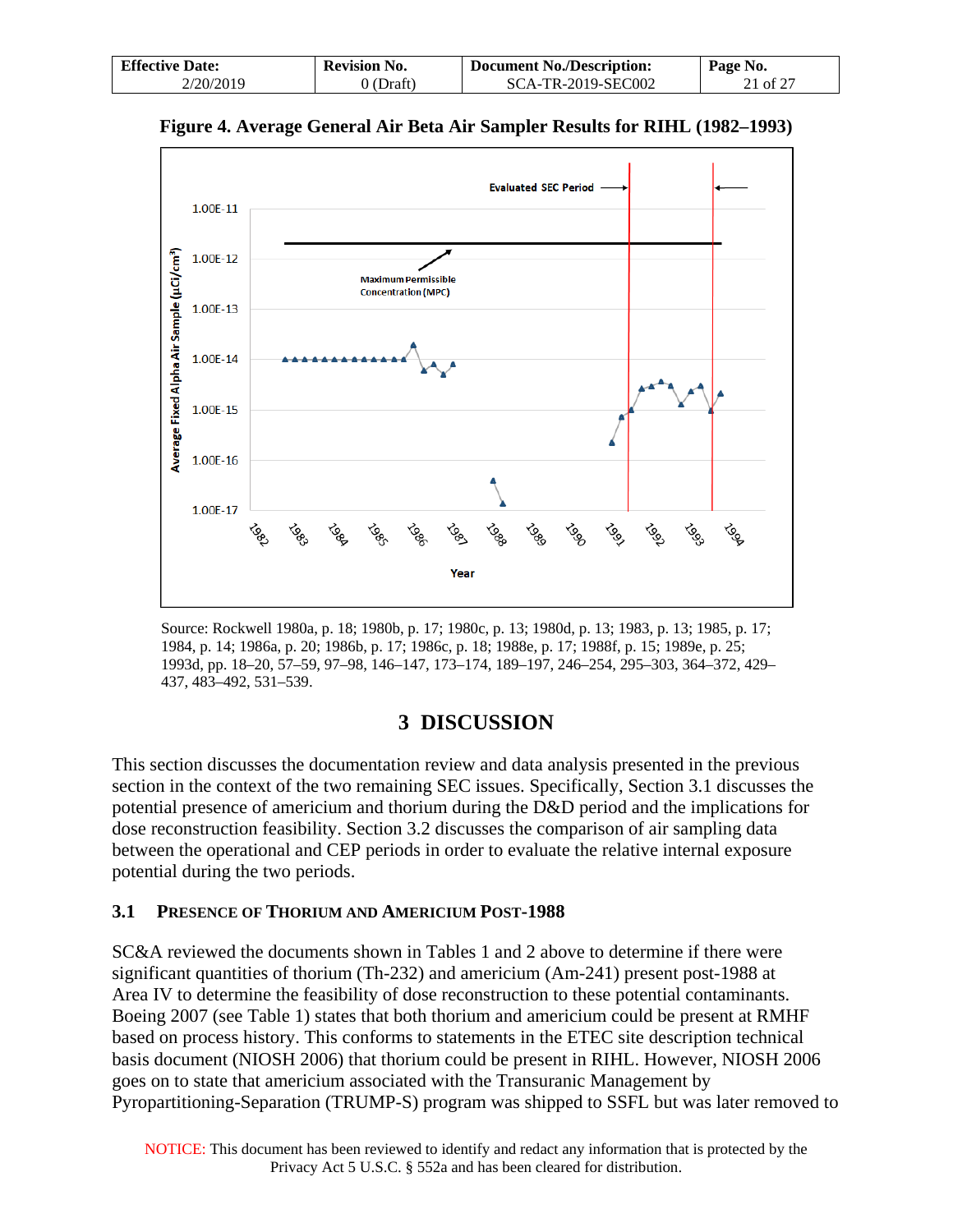| <b>Effective Date:</b> | <b>Revision No.</b> | <b>Document No./Description:</b> | Page No. |
|------------------------|---------------------|----------------------------------|----------|
| 2/20/2019              | Draft)              | SCA-TR-2019-SEC002               | 22 of 27 |

the University of Missouri. It has not been established that TRUMP-S work was ever actually undertaken at SSFL; therefore, it is likely the material was only stored at the site. The DOE radionuclide air emissions annual report for calendar year 1991 (Rockwell 1992a) states that thorium and americium are present at the RMDF, but no additional information is provided about the form in which these radionuclides would exist (packaged, encapsulated, etc.). Rockwell 1992a appears to contradict itself in that Section 3 of that report states that americium and thorium have been omitted from the offsite receptor dose evaluation because the calculated releases were below the level of detection. However, Section 4 of Rockwell 1992a indicates that Th-232 and Am-241 contributed 2.9% and 0.6% of the total dose to an offsite receptor (the calculated doses were several orders of magnitude less than 1 mrem). Two interviews with former workers with technical expertise<sup>[4](#page-21-1)</sup> and direct involvement in of D&D operations at SSFL did not indicate that significant exposure potential to americium and/or thorium during those operations was likely (Documented Communication 2017, 2018).

SC&A reviewed radiological surveys, incidents involving area and personnel contamination, and process descriptions and could not find thorium or americium mentioned as being present as an internal exposure hazard, although other radionuclides were identified (e.g., cesium-137). Surveys were predominantly for beta-gamma, although SC&A did find measurements of alpha contamination in SRDB 170373, SRDB 170375, and SRDB 170391. However, these measured values were much less than the derived air concentration (DAC) for Am-241 and Th-232  $(3\times10^{-12}$  and  $1\times10^{-12}$  microcuries per cubic centimeter ( $\mu$ Ci/cc), respectively). SC&A reviewed the incident and accident reports provided by the SSFL petitioner, and none of these reports identified thorium or americium as being present in any measurable quantity (see Table 2). The only mention of an incident involving alpha activity involved a glovebox that was contaminated with plutonium. SC&A identified two annual environmental reports (Boeing 1997, 1998b). Both reports referred to thorium as being present in the surrounding environment of Area IV in naturally occurring amounts, and neither identified the presence of americium.

### <span id="page-21-0"></span>**3.2 COMPARISON OF RADIOLOGICAL CONDITIONS DURING OPERATIONAL AND CEP PERIOD**

As noted in Section 2.2, several incidents of contamination that may represent an internal exposure potential are documented during the post-1988 period. However, in these cases health physics follow-up occurred, and in most cases bioassay was recommended. Although follow-up bioassay would not be valid during the CEP period, a routine in vivo monitoring program was also in place during this period that would detect any intakes of gamma-emitting fission and activation products likely to be present at SSFL during the evaluated period. The sole incident identified involving alpha contamination was a incident in a plutonium glovebox. Followup bioassay for the incident occurred in 1989 when a viable bioassay program was in place, although the results of the bioassay are not known at this time.

A comparison of GA air samples at both the maximum and average quarterly levels demonstrates that the measured values for controlled areas during the CEP period were bounded by the operational period for both gross beta and gross alpha measurements. Furthermore, quarterly GA air samples during the CEP period were all several orders of magnitude below the maximum

<span id="page-21-1"></span><sup>&</sup>lt;sup>4</sup> Interviewees included the during the period of during the period of interest.

NOTICE: This document has been reviewed to identify and redact any information that is protected by the Privacy Act 5 U.S.C. § 552a and has been cleared for distribution.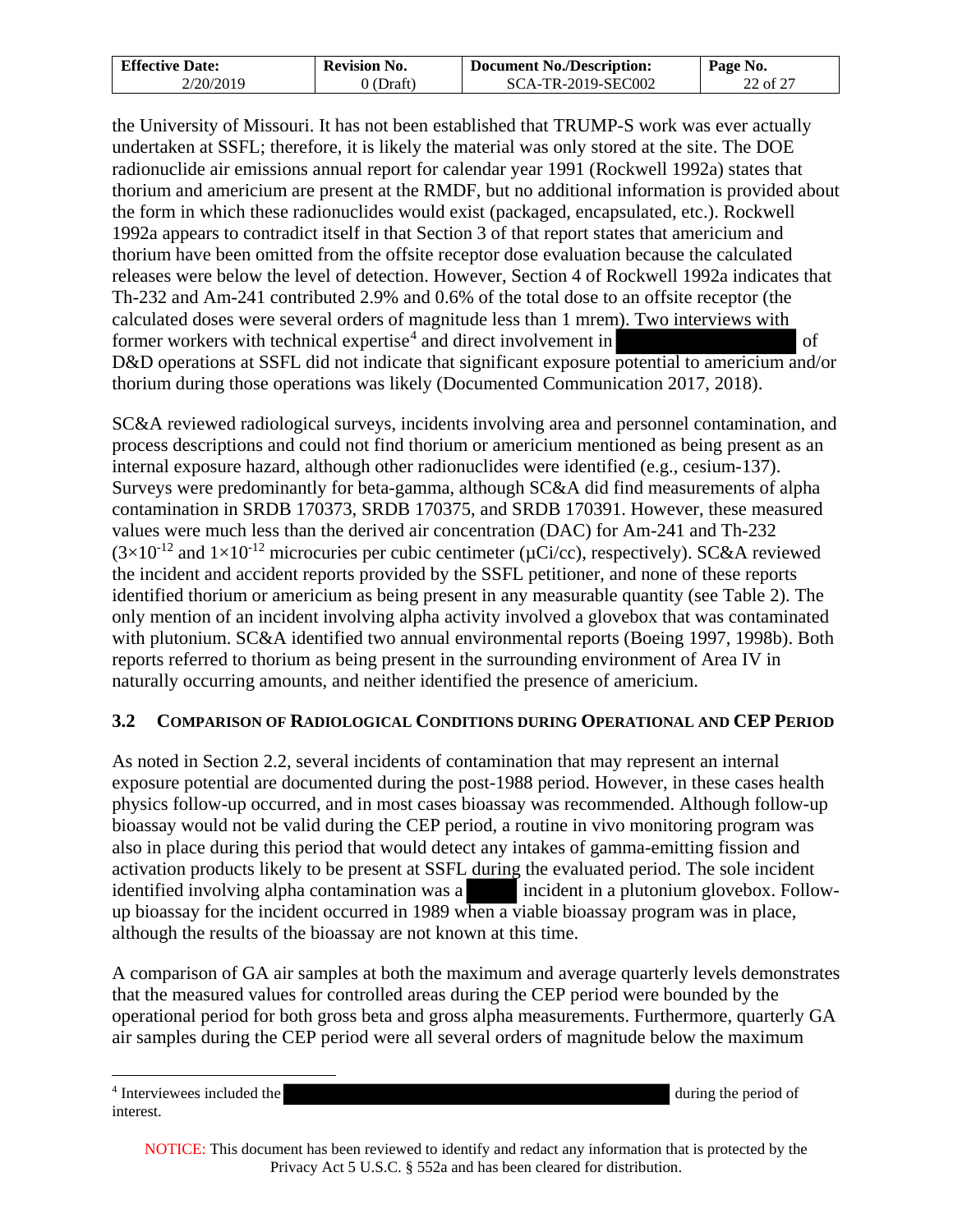| <b>Effective Date:</b> | <b>Revision No.</b> | <b>Document No./Description:</b> | Page No. |
|------------------------|---------------------|----------------------------------|----------|
| 2/20/2019              | 0 (Draft)           | SCA-TR-2019-SEC002               | 23 of 27 |

permissible concentration (MPC) for both alpha and beta airborne contamination. SC&A did not identify any evidence in the available air sampling data to suggest that internal exposure potential to the radionuclides of concern at SSFL would not be bounded by the operational bioassay data.<sup>[5](#page-22-1)</sup>

## **4 SUMMARY CONCLUSION**

<span id="page-22-0"></span>Based on the review of relevant available documentation in the SRDB, as well as relevant incident documentation found in the Boeing Incident Database provided by the petitioner, SC&A did not identify evidence of internal exposure potential to americium and/or thorium sources that would preclude dose reconstruction feasibility. However, the operational history of americium and thorium exposure was clearly established in SEC-00234 and then described in Boeing 2007 as decontamination and decommissioning contaminants of interest. NIOSH 2006 and Rockwell 1992a indicate that thorium and americium could be present as potential sources of exposure. NIOSH 2010 reaffirms americium and thorium as a potential source of exposure and provides environmental intakes of both radionuclides based on stack emissions at ETEC. Given the uncertainty related to off-normal work conditions associated with decontamination and decommissioning activities, NIOSH might consider establishing an occupational exposure model, in place of an environmental intake model, that uses available air sampling results (BZ and GA) or some fraction of the administrative limits in place at the time. This might be particularly important if BZ data is not generally provided in a claimant's dosimetry file. This would assure a claimant favorable and bounding dose assignment for thorium and americium.

With regard to Item 2, SC&A found no evidence in either the available documentation or GA air sample data that radiological conditions were significantly different from the operational period that would preclude the use of coworker intake models developed for uranium, plutonium, and fission/activation products (strontium and cesium) during the CEP Period. Although, there are several outstanding findings/observations associated with the SSFL coworker model that are still under consideration by the ABRWH (SC&A 2014), SC&A does not consider these outstanding findings/observations to be SEC issues at this time. SC&A believes the remaining coworker issues can be resolved via the site profile review process.

Finally, it must be noted that the SEC petitioner notified NIOSH on January 28, 2019, that approximately 1,463 boxes of DOE records relevant to SSFL are scheduled to be made available no later than fall 2019. Therefore, the analysis and conclusions contained in this report may be considered an interim evaluation pending future work group deliberations and/or SEC-00235 action concerning the discovery of these records.

<span id="page-22-1"></span><sup>&</sup>lt;sup>5</sup> It should be noted that 15 findings and 10 observations from SC&A's 2014 review of the SSFL coworker model remain open (SC&A 2014). However, several of these findings and observations have been obviated by SEC-00234, and the remaining issues are not considered items that might preclude dose reconstruction.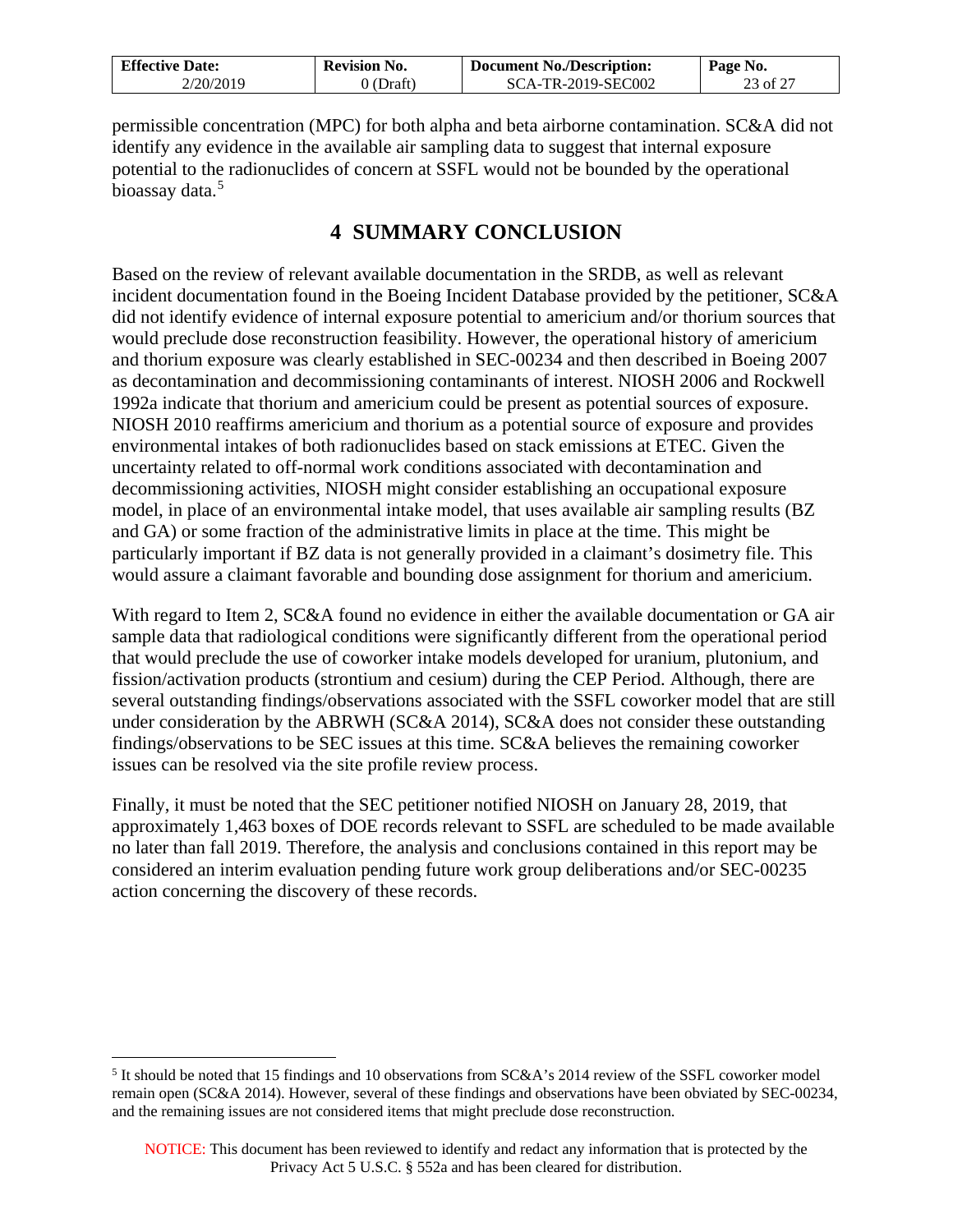| <b>Effective Date:</b> | <b>Revision No.</b> | <b>Document No./Description:</b> | Page No. |
|------------------------|---------------------|----------------------------------|----------|
| 2/20/2019              | $\partial$ (Draft)  | SCA-TR-2019-SEC002               | 24 of 27 |

## **5 REFERENCES**

<span id="page-23-0"></span>ABRWH 2017. Transcript: Meeting of the Advisory Board on Radiation and Worker Health, Area IV of the Santa Susana Field Laboratory Work Group. December 4, 2017. [SRDB Ref. ID 174359]

ABRWH 2018a. Transcript: Advisory Board on Radiation and Worker Health, Santa Susana Field Laboratory Work Group. December 3, 2018.

ABRWH 2018b. Transcript: 126th Meeting of the Advisory Board on Radiation and Worker Health, Redondo Beach, CA. December 12, 2018.

Boeing 1997. *Rocketdyne Propulsion & Power DOE Operations Annual Site Environmental Report 1996*, RD97-134, Boeing. November 10, 1997. [SRDB Ref. ID 19124]

Boeing 1998a. Decontamination and Decommissioning T020 CAM, BZ and HEPA Exhaust Air Sample Logs. [SRDB Ref. ID 170391]

Boeing 1998b. *Rocketdyne Propulsion & Power DOE Operations Annual Site Environmental Report 1997*, A4CM-AR-0012, Boeing North America, Inc. November 23, 1998. [SRDB Ref ID: 19125]

Boeing 2000a. Radioactive Materials Handling Facility Reviewed Surveys Area and Smear Surveys and Air Data December 1998, 1999, and January 2000, Boeing. [SRDB Ref. ID 170373]

Boeing 2000b. Radioactive Materials Handling Facility Air and BZ Data April – May 2000, Boeing. [SRDB Ref. ID 170375]

Boeing 2003. *Incident Report*, IR Number IR01684. 2003.

Boeing 2007, *Radioactive Materials Handling Facility Decontamination and Decommissioning Engineering Evaluation/Cost Analysis*, Boeing Company. June 18, 2007 [SRDB Ref. ID 157608]

DOE 2001. *Summary Site Environmental Report Radiological Doses and Releases 1990 – 1994*, DOE/EH-0644, U.S. Department of Energy Office of Environmental Policy and Guidance. September 2001. [SRDB Ref. ID 114216]

Documented Communication 2017. Documented Communication SEC-00235 with [Name Redacted] on Area IV SSFL. May 10, 2017. [SRDB Ref. ID 166848]

Documented Communication 2018. Documented Communication SEC-00246 with [Name Redacted] on Potential Exposure to Americium or Thorium at De Soto Avenue Facility. May 1, 2018. Interview conducted on May 1, 2018. [SRDB Ref. ID 172299]

NIOSH 2006, *Energy Technology Engineering Center – Site Description*, ORAUT-TKBS-0038- 2, Revision 00, National Institute for Occupational Safety and Health, Cincinnati, OH. February 2, 2006 [SRDB Ref. ID 22140]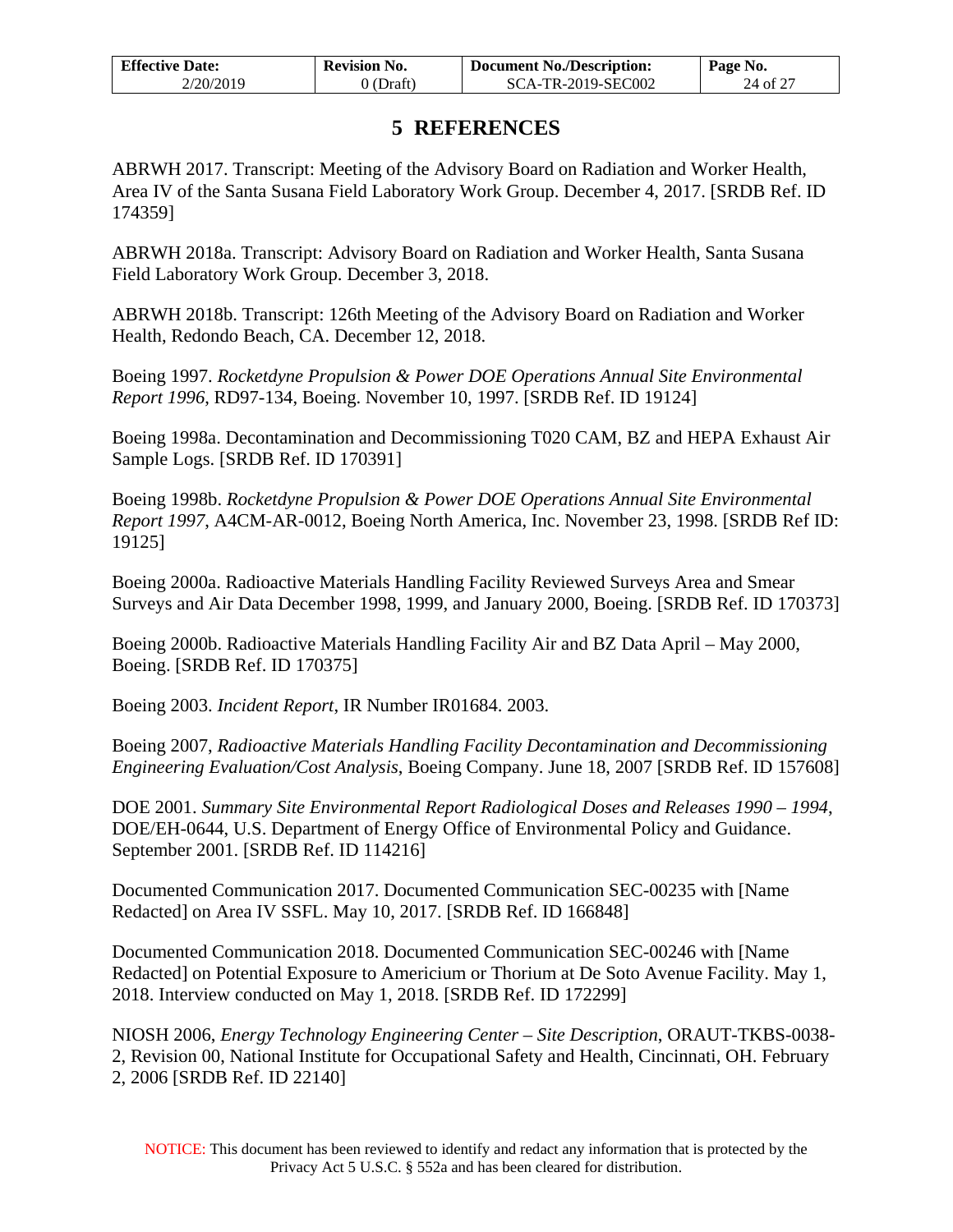| <b>Effective Date:</b> | <b>Revision No.</b> | <b>Document No./Description:</b> | Page No. |
|------------------------|---------------------|----------------------------------|----------|
| 2/20/2019              | . Draft             | SCA-TR-2019-SEC002               | 25 of 27 |

NIOSH 2010. *Area IV of the Santa Susana Field Laboratory, the Canoga Avenue Facility, the Downey Facility, and the De Soto Avenue Facility (sometimes referred to as the Energy Technology Engineering Center [ETEC] or Atomics International) – Occupational Environmental Dose*, ORAUT-TKBS-0038-4, Revision 02, National Institute for Occupational Safety and Health, Cincinnati, OH. April 26, 2010.

NIOSH 2014. *Internal Coworker Dosimetry Data for Area IV of the Santa Susana Field Laboratory and the De Soto Avenue Facility*, ORAUT-OTIB-0080, Revision 00, National Institute for Occupational Safety and Health, Cincinnati, OH. March 14, 2014.

NIOSH 2016. *SEC Petition Evaluation Report, Petition SEC-00234*, Area IV of the Santa Susana Field Laboratory, National Institute for Occupational Safety and Health, Cincinnati, OH. October 11, 2016.

NIOSH 2017. *SEC Petition Evaluation Report, Petition SEC-00235, Area IV of the Santa Susana Field Laboratory*, National Institute for Occupational Safety and Health, Cincinnati, OH. May 11, 2017. [SRDB Ref. ID 174360]

NIOSH 2018a. *Status of Operations involving Thorium and Americium at Area IV SSFL during the Remediation Period (1988 – present): White Paper*, National Institute for Occupational Safety and Health, Cincinnati, OH. November 6, 2018.

NIOSH 2018b. *Air Sample Data at Area IV SSFL in Support of SEC-00235: White Paper*, National Institute for Occupational Safety and Health, Cincinnati, OH. November 6, 2018.

Rockwell n.d.-a. *Radiological Safety Report*, A0211, Rockwell International. Date redacted.

Rockwell n.d.-b. *Radiological Safety Report*, A0217, Rockwell International. Date redacted.

Rockwell 1980a. *Annual Review of Radiological Controls - 1976*, Rockwell International. April 28, 1980. [SRDB Ref. ID 19136]

Rockwell 1980b. *Annual Review of Radiological Controls - 1977*, Rockwell International. May 27, 1980. [SRDB Ref. ID 19135]

Rockwell 1980c. *Annual Review of Radiological Controls - 1978*, Rockwell International. August 6, 1980. [SRDB Ref. ID 19134]

Rockwell 1980d. *Annual Review of Radiological Controls – 1979*, Rockwell International. September 15, 1980. [SRDB Ref. ID 19133]

Rockwell 1983. *Annual Review of Radiological Controls – 1980*, Rockwell International. October 12, 1983. [SRDB Ref. ID 19132]

Rockwell 1984. *Annual Review of Radiological Controls – 1981*, Rockwell International. May 29, 1984. [SRDB Ref. ID 19131]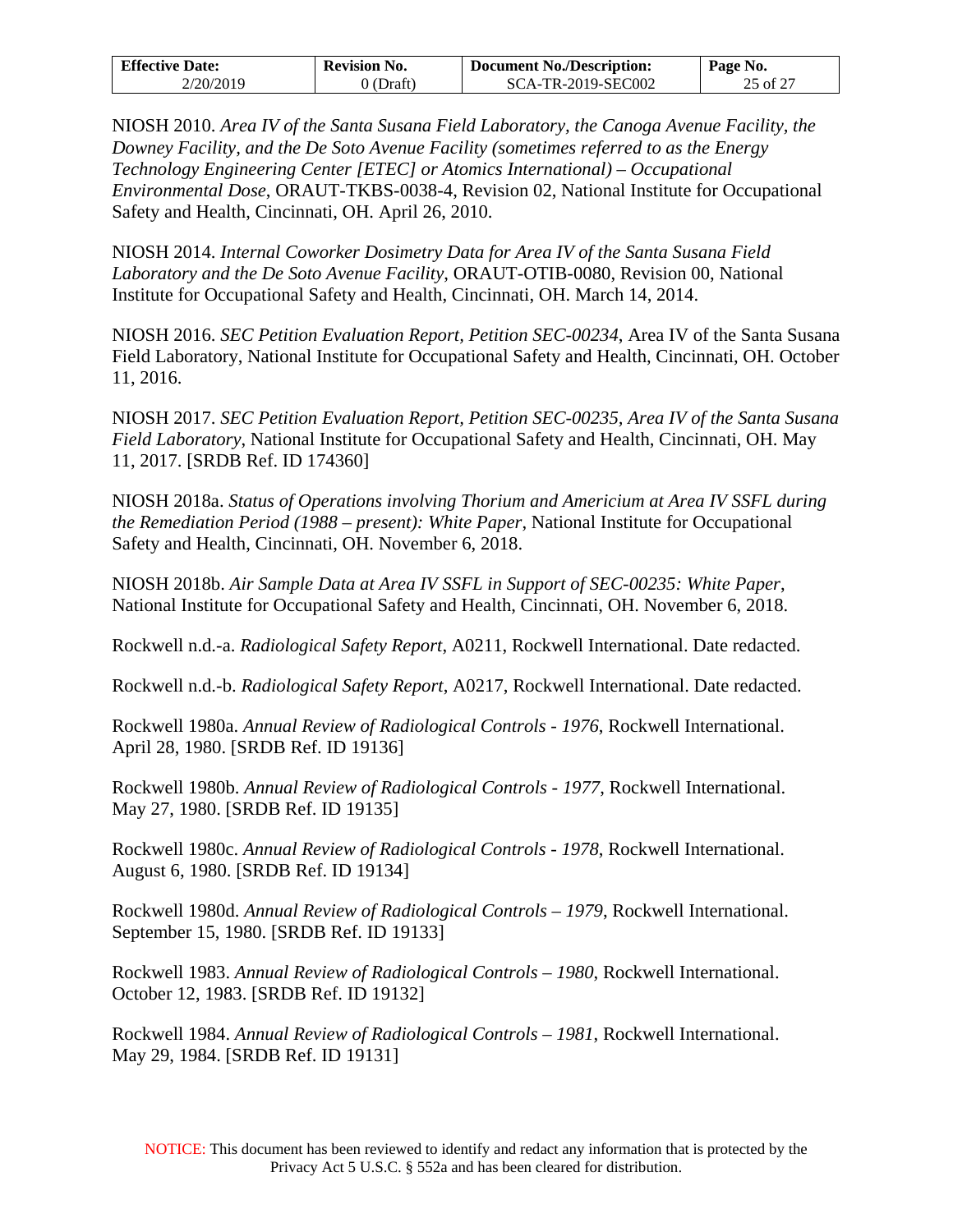| <b>Effective Date:</b> | <b>Revision No.</b> | Document No./Description: | Page No. |
|------------------------|---------------------|---------------------------|----------|
| 2/20/2019              | 0 (Draft)           | SCA-TR-2019-SEC002        | 26 of 27 |

Rockwell 1985. *Annual Review of Radiological Controls - 1982*, Rockwell International. January 29, 1985. [SRDB Ref. ID 19130]

Rockwell 1986a. *Annual Review of Radiological Controls - 1983*, Rockwell International. February 12, 1986. [SRDB Ref. ID 19129]

Rockwell 1986b. *Annual Review of Radiological Controls - 1984*, Rockwell International. March 18, 1986. [SRDB Ref. ID 19128]

Rockwell 1986c. *Annual Review of Radiological Controls - 1985*, Rockwell International. July 11, 1986. [SRDB Ref. ID 19142]

Rockwell 1988a. *Radiological Safety Incident Report*, A0190, Rockwell International. October 17, 1988.

Rockwell 1988b. *Radiological Safety Incident Report*, A0189, Rockwell International. August 24, 1988.

Rockwell 1988c. *Radiological Safety Incident Report*, A0188, Rockwell International. August 23, 1988.

Rockwell 1988d. *Radiological Safety Incident Report*, A0187, Rockwell International. August 23, 1988.

Rockwell 1988e. *Annual Review of Radiological Controls - 1986*, Rockwell International. July 5, 1988. [SRDB Ref. ID 19141]

Rockwell 1988f. *Annual Review of Radiological Controls - 1987*, Rockwell International. July 28, 1988. [SRDB Ref. ID 19140]

Rockwell 1989a. *Radiological Safety Report*, A0199, Rockwell International. July 18, 1989.

Rockwell 1989b. *Radiological Safety Incident Report*, A0198, Rockwell International. June 29, 1989.

Rockwell 1989c. *Radiological Safety Incident Report*, A0197, Rockwell International. April 6, 1989.

Rockwell 1989d. Radiological Incidents in the 1980s, Rockwell International. [SRDB Ref. ID 169468]

Rockwell 1989e. *Annual Review of Radiological Controls - 1988*, Rockwell International. May 12, 1989. [SRDB Ref. ID 19139]

Rockwell 1990a. *Radiological Safety Report*, A0580, Rockwell International. October 11, 1990.

Rockwell 1990b. *Radiological Safety Incident Report*, A0206, Rockwell International. May 18, 1990.